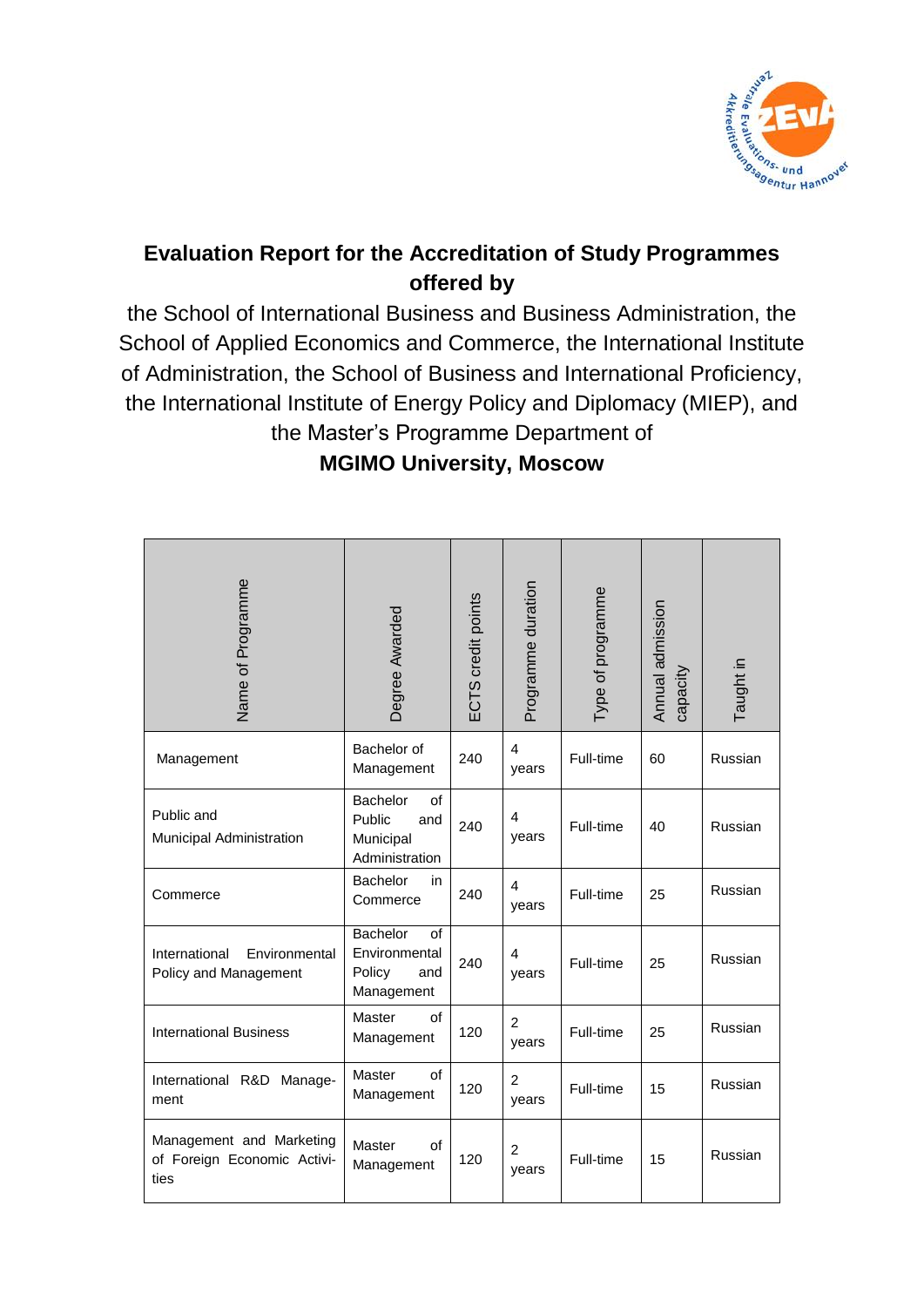| Name of Programme                                                                                             | Degree Awarded                    | ECTS credit points | Programme duration      | Type of programme | Annual admission<br>capacity | Taught in                      |
|---------------------------------------------------------------------------------------------------------------|-----------------------------------|--------------------|-------------------------|-------------------|------------------------------|--------------------------------|
| Management of Military and<br>Technical Cooperation in Hi-<br>Tech (w/ Russian Technolo-<br>gies State Corp.) | <b>Master</b><br>οf<br>Management | 120                | $\overline{2}$<br>years | Full-time         | 15                           | Russian                        |
| Public and Municipal<br>Administration                                                                        | <b>Master</b><br>οf<br>Management | 120                | $\overline{2}$<br>years | Full-time         | 25                           | Russian                        |
| International<br>Management<br>(w/ ICN Nancy)                                                                 | <b>Master</b><br>of<br>Management | 120                | $\overline{2}$<br>years | Full-time         | 30                           | French,<br>English,<br>Russian |
| MIEX Master in International<br>Management (w/ ICN Nancy,<br>Bologna Univ., et al.)                           | <b>Master</b><br>of<br>Management | 120                | $\overline{2}$<br>years | Full-time         | 15                           | Russian,<br>Italian,<br>French |
| International Business in the<br>Oil and Gas Sector (w/ Univ.<br>of Nordland, Norway)                         | M.Sc. in Man-<br>agement          | 120                | 2<br>years              | Full-time         | 15                           | English                        |
| Development<br>Sustainable<br>and Strategic Management in<br>Energy (w/ Univ. of St. An-<br>drews, UK)        | M.Sc. in Eco-<br>nomics           | 120                | 2<br>years              | Full-time         | 20                           | English                        |
| International Business in the<br>Oil<br>and<br>Gas<br>Sector<br>(w/<br>ROSNEFT)                               | <b>MBA</b>                        | 120                | $\overline{2}$<br>years | Part-time         | 25                           | Russian                        |
| Master of Business Admin-<br>istration                                                                        | <b>MBA</b>                        | 120                | $\overline{2}$<br>years | Part-time         | 15                           | Russian                        |

Date of on-site talks at MGIMO University: 3-6 December 2012

Contact person (MGIMO University): Alexandra Khudaykulova, Ph.D., Vice-Rector for Educational Program Development, MGIMO University, 76, Prospect Vernadskogo, Moscow, 119454, Tel. (495) 434 92 93, email khudaykulova@mgimo.ru

Responsible project officer (ZEvA): Dr. Jürgen Petersen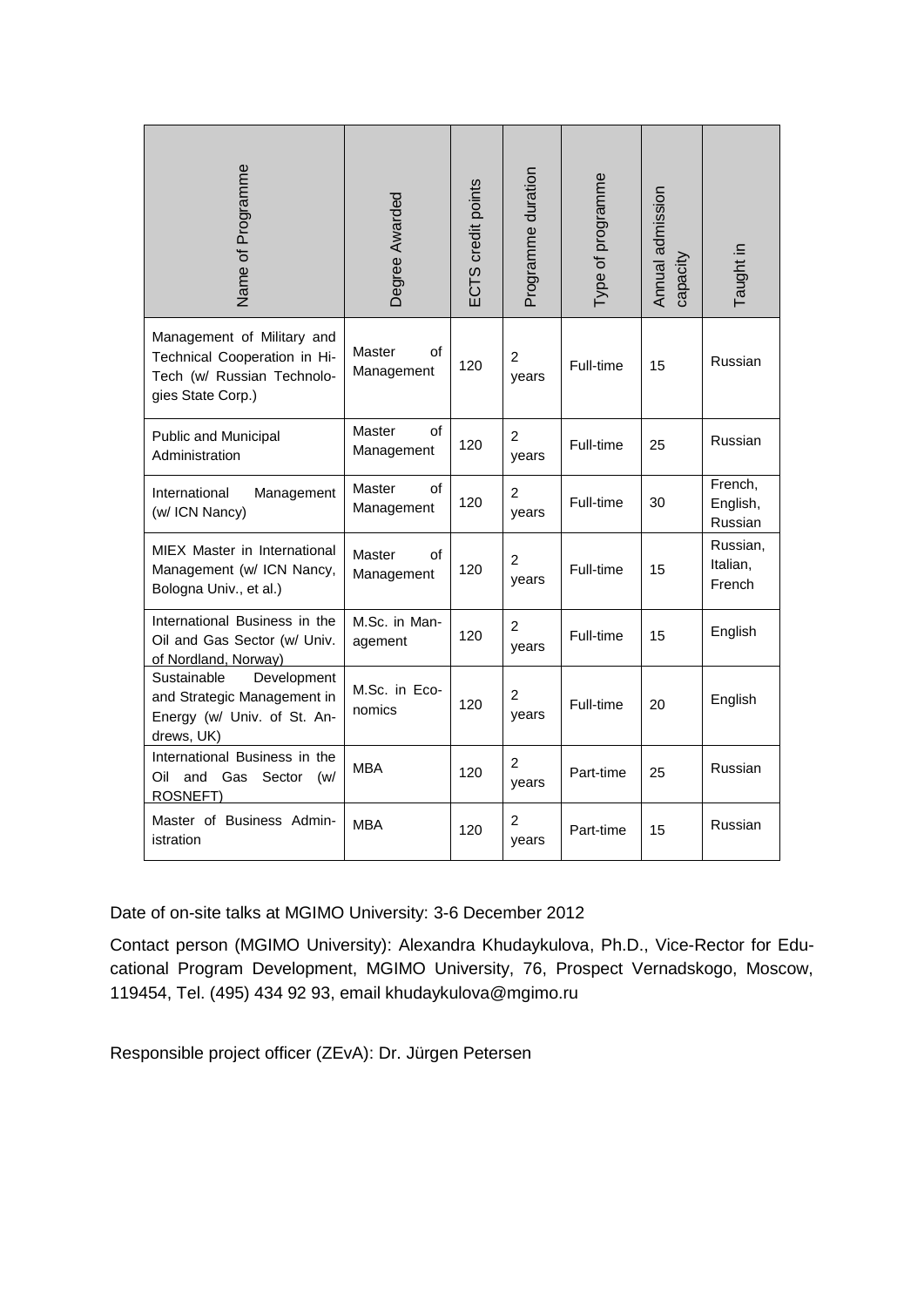Expert Panel:

- **Prof. Dr Nicola Fohrer**, Professor for Hydrology and Water Resources Management, Head of the Department of Hydrology and Water Resources Management, Kiel University, Germany
- **Prof. Dr Ulli Arnold**, Professor for Business Administration, University of Stuttgart, Germany
- **Prof. Dr Manfred Röber**, Professor for Administration Management and New Public Management, University of Leipzig, Germany
- **Prof. Dr Andreas Fürst**, Professor for Business Administration and Marketing, University Erlangen-Nürnberg, Germany
- **Mr Elchin Guliev**, Publisher & Chief Editor, Journal "Energy Fresh", Russian Federation
- **Mr Ivan Potemkin**, Deputy Executive Director, Russian Managers Association, Moscow, Russian Federation
- **Mr Stepan Ushanov**, BA student at Peoples' Friendship University of Russia, Department of Economics, Moscow, Russian Federation

Date of report: Hannover, Germany, May 07, 2013 (amended December 04, 2013)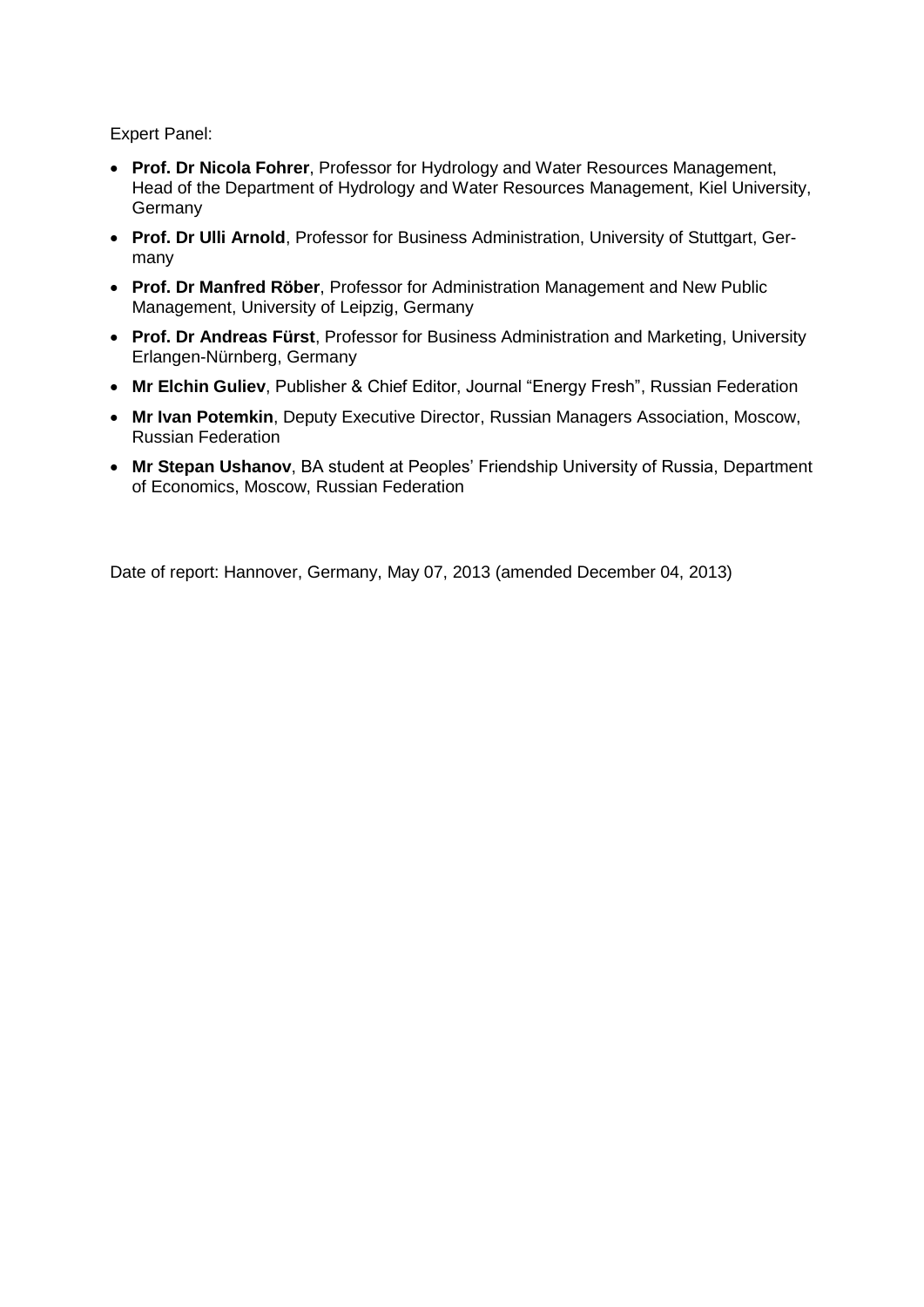

# **Table of contents**

|               | 1.1 Introduction: Purpose, Design and Context of the Accreditation Procedure                                     | 2   |
|---------------|------------------------------------------------------------------------------------------------------------------|-----|
|               | 1.2 Outline of the Institutional Profile, Organizational Structures and Management of<br><b>MGIMO University</b> | 3   |
|               | 1.3 Evaluation of the Study Programmes, the General Infrastructure and Related<br><b>Managerial Aspects</b>      | 4   |
| 1.3.1         |                                                                                                                  |     |
| 1.3.2         | Compliance of the Study Programmes with the ECTS Users' Guide10                                                  |     |
| 1.3.3         | Structure, Teaching Contents and General Concept of the                                                          |     |
|               |                                                                                                                  |     |
| 1.3.4         |                                                                                                                  |     |
| 1.3.5         |                                                                                                                  |     |
| 1.3.6         |                                                                                                                  |     |
| 1.3.7         |                                                                                                                  |     |
| 1.3.8         |                                                                                                                  |     |
| 1.3.9         |                                                                                                                  |     |
| 1.4 Summary   |                                                                                                                  | 23  |
|               |                                                                                                                  | .24 |
| $\mathbf 1$ . | <b>General Recommendations</b>                                                                                   | 24  |
| 2.            | <b>Specific Recommendations</b>                                                                                  | 25  |
| 3.            | Recommendation to the Accreditation Commission                                                                   | 26  |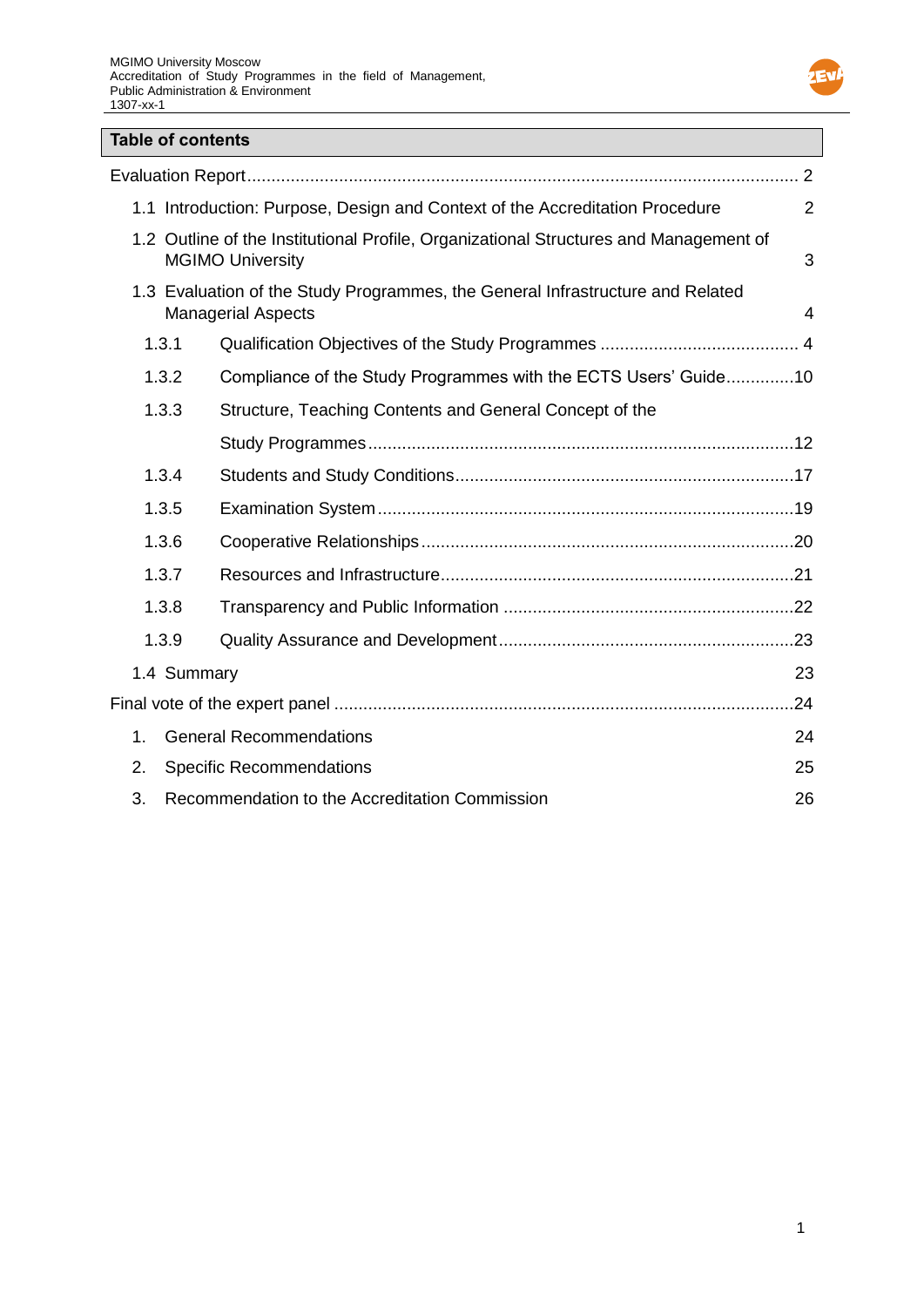

### **Evaluation Report**

### **1.1 Introduction: Purpose, Design and Context of the Accreditation Procedure**

By contract dated June  $1<sup>st</sup>$ , 2012 the Moscow State Institute of International Relations (MGIMO University) has entrusted the Central Evaluation and Accreditation Agency (ZEvA) with the accreditation of its entire portfolio of study programmes. For this purpose, the programmes were grouped according to academic disciplines. All in all, five different clusters were formed, each of which was evaluated separately by a review panel consisting of experts from the respective scientific and/or professional background.

This is one of five evaluation reports following a series of on-site talks at MGIMO University between October and December 2012. As indicated in the survey table above, this report focuses on the study programmes in the field of Management, Public Administration and Environmental Management.

The evaluation of the study programmes is based on the European Standards and Guidelines for Quality Assurance in Higher Education (ESG, 2009), the Framework of Qualifications for the European Higher Education Area and the ECTS Users' Guide. Among other things, the ESG require "established processes, criteria and procedures that are used by [quality assurance] agencies which should be also pre-defined and publicly available" (ESG 2005, p. 25). Hence, ZEvA has largely applied its established procedures and evaluation criteria for the accreditation of study programmes, which are all fundamentally rooted in the European-wide standards and guidelines mentioned above. Among others, one central procedural rule is the representation of all institutional stakeholders in the expert panel. Thus, ZEvA decided to include representatives of the Russian labour market and a Russian student representative in each of the five review panels.

Russia signed the Bologna declaration in 2003 and since then has continuously implemented its basic objectives both at national and at institutional level. In the year 2004, MGIMO introduced the ECTS system with its central focus on the learners, the learning process and learning outcomes.

However, slight modifications of the accreditation framework were necessary, especially when it came to aspects that do not lie within the power of the institution alone: for example, the reviewers took a less narrow approach to issues of curricular structure and modularization, as the design and content of the curricula depend to a relatively large extent on nationwide standards defined at ministerial level, not at institutional level. In case of a positive accreditation decision, the study programmes will receive the ZEvA quality seal (instead of the seal of the German Accreditation Council). As a recognized actor in quality assurance at European level, ZEvA also awards the quality seals of the European Association for Quality Assurance in Higher Education (ENQA) and the European Quality Assurance Register for Higher Education (EQAR).

This evaluation report is based on the self-report and documentation submitted by the responsible schools and institutes of MGIMO University, additional documents provided on request during the on-site visit or shortly thereafter and the on-site talks with deans, teaching faculty, students and members of the rectorate on December  $4<sup>th</sup>$  and December  $5<sup>th</sup>$ , 2012.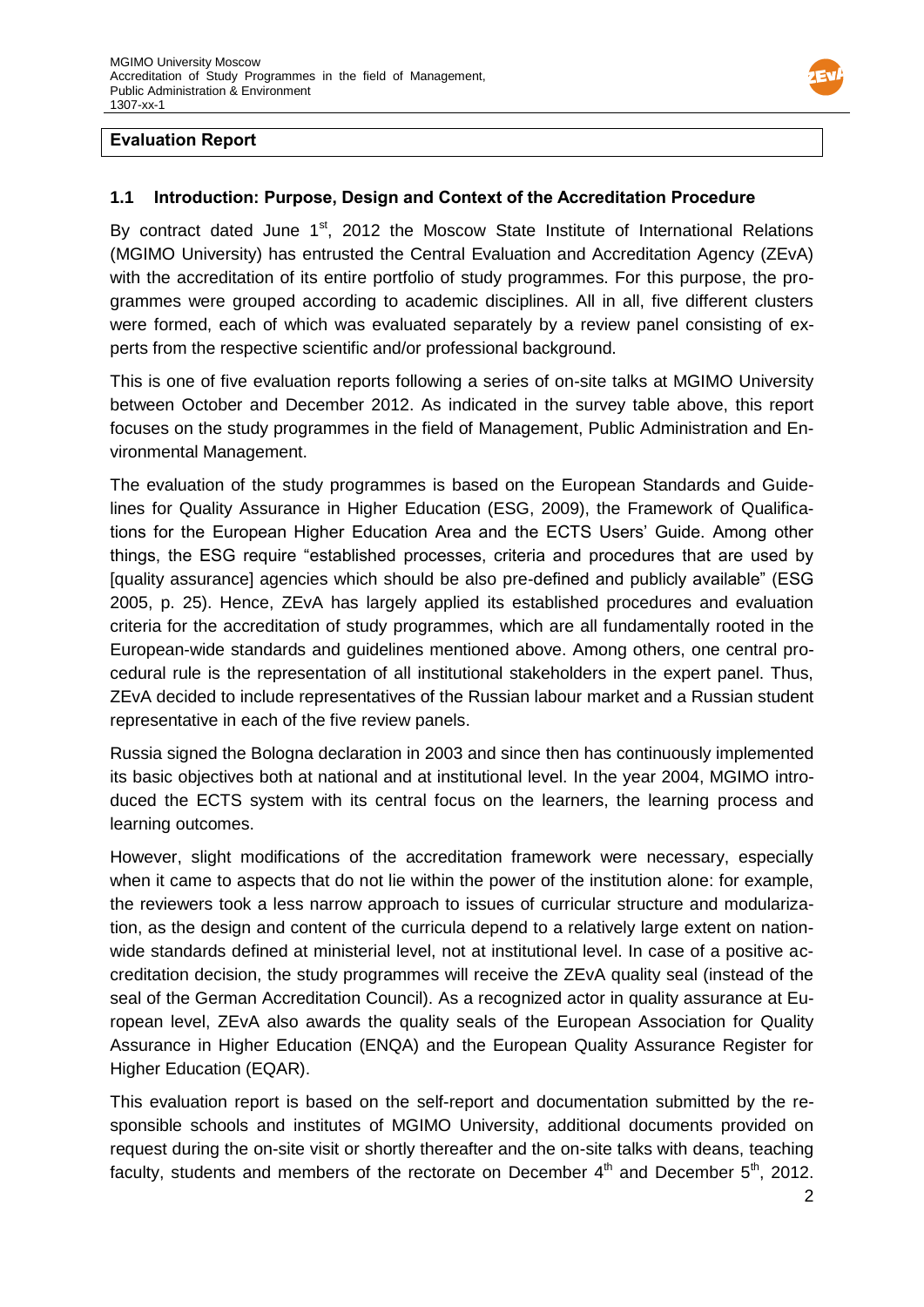

Both in the self-report and during the talks English language was used as a medium of communication, with the addition of simultaneous translation in some talks.

The procedural rules and the criteria for the accreditation of the study programmes were made transparent to MGIMO at the time of contracting. Also, a template including all central evaluation criteria was created to assist the university in generating the self-report.

The experts would like to thank the leadership board, faculty, staff and students of MGIMO University for the friendly and open atmosphere during the on-site talks and the careful organization and planning of the site visit.

# **1.2 Outline of the Institutional Profile, Organizational Structures and Management of MGIMO University**

The Moscow State Institute of International Relations (MGIMO University) was founded in 1944 and quickly became Russia's leading diplomatic training institution. Still today, MGIMO is closely linked to the Russian Ministry of Foreign Affairs, although operating as an independent higher education institution. Until the present day, MGIMO has retained its humanistic, decidedly non-technical profile with a focus on International Relations and Diplomacy, Economics, Law and Social Sciences.

In the course of the large-scale social, political and economic changes that Russia saw in the 1990s, MGIMO also underwent a process of restructuring and modernization. In 1994, it officially gained the status of a university. In recent years, the institution's educational scope has been continuously widened through the foundation of several new schools and institutes. During the past decade, MGIMO has also gradually got in line with the European-wide educational standards developed in the course of the Bologna Process, for example by introducing two-tier study programmes (Bachelor/Master programmes) and the European Credit Transfer and Accumulation System (ECTS) at all educational levels. What has remained, however, is the strong emphasis on internationality which is reflected, for instance, in the special importance attached to foreign language acquisition and a significant percentage of graduates entering diplomatic service for the Ministry of Foreign Affairs. A relatively large number of international students and numerous joint programs offered in cooperation with other European universities are also evidence of MGIMO's overall strategy of internationalization.

At present, MGIMO University comprises eight different schools and five associated institutes which cooperate with the schools in matters of teaching and learning, but are independent of them in terms of organization. All schools and institutes consist of several departments (most of which equal what would be called a 'chair' in English-speaking countries or a 'Lehrstuhl' in German). Also, there are independent departments responsible for the general coordination of, Master and PhD programmes and academic supervisors in charge of the individual Master programmes.

This report evaluates four Bachelor's programmes, nine Master's programmes, including several Joint Programmes, and two MBA programmes. It can be characterized as a cluster of 'Management, Public Administration and Environment' (to name just the most significant dis-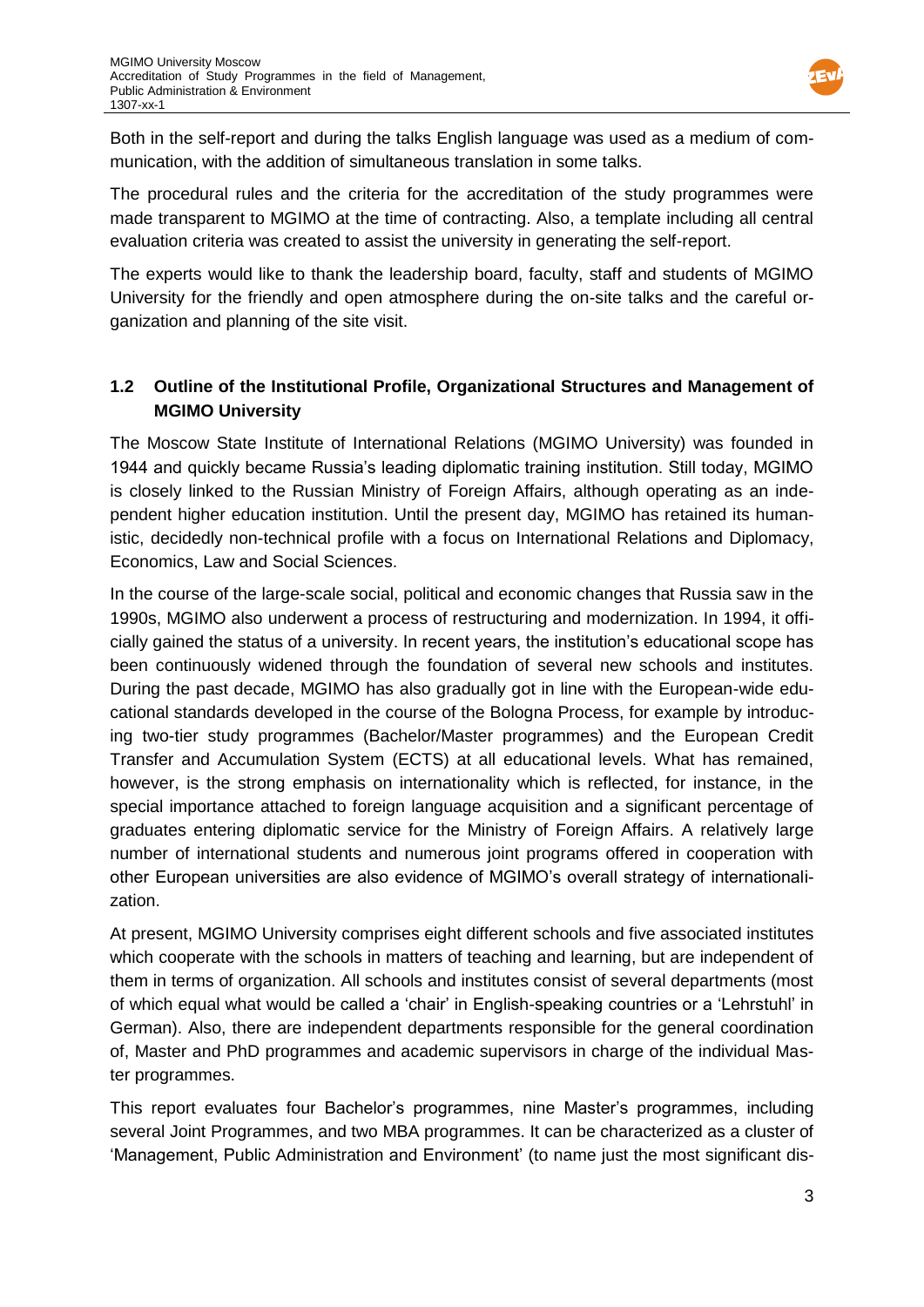

ciplinary sub-fields).

The Bachelor's programmes discussed in this report are offered and administered by three separate schools. The School of International Business and Business Administration, founded in 1992, offers a Bachelor's programme in "Management". The International Institute of Administration offers full-time programmes since 1999, which are mostly aimed at education in the field of state and public administration, municipal administration and corresponding legal aspects. The School of Applied Economics and Commerce, which offers two of the Bachelor's programmes included in this cluster (BA in Commerce, BA in International Environmental Policy and Management) is the youngest of the MGIMO Schools, founded in 2011. Besides education in the areas of applied business and trade, it started to include a BA in "International Environmental Policy and Management"<sup>1</sup> with an emphasis on geosciences and ecology.

The Master's programmes are generally administered by the Master's Programmes Office of MGIMO, but are also supervised each by an Academic Director. Thus most Master's programmes are academically attached to a specific Department (and thus implicitly also to a School or Institute), but import courses from different Schools and Institutes. Two of the present Master's programmes are in the sole responsibility of the International Institute of Energy Policy and Diplomacy (MIEP): the Master in Sustainable Development and Strategic Management in Energy (a Joint Programme with the University of St. Andrews, UK) and the MBA programme "International Business in the Oil and Gas Sector", organized in cooperation with ROSNEFT. A second, general MBA programme is offered by the School of Business and International Proficiency (former: School of Vocational Training) as a part-time programme for further education of professionals.

The Master's programmes also include four Joint Programmes with a shared curricular structure between MGIMO and foreign institutions of higher education (see details below, chapter 1.3.1).

For the members of the expert panel this organizational structure became largely transparent during the site-visit. But due to the large number of programmes and their partly similar structures the panel opted for a partly generalist evaluation of programmes for each cycle, especially in relation to aspects like admission, examination or general study conditions.

# **1.3 Evaluation of the Study Programmes, the General Infrastructure and Related Managerial Aspects**

### 1.3.1 Qualification Objectives of the Study Programmes

The overall qualification goals of all Bachelor's and Master's programmes offered by MGIMO are based on nation-wide governmental standards which are defined by the Ministry of Education for each academic discipline. As the Framework of Qualifications for the European

 $\overline{\phantom{a}}$  $1$  In the course of the accreditation procedure the name of this programme was changed from "Environmental Science" into "International Environmental Policy and Management" to reflect the panels recommendations.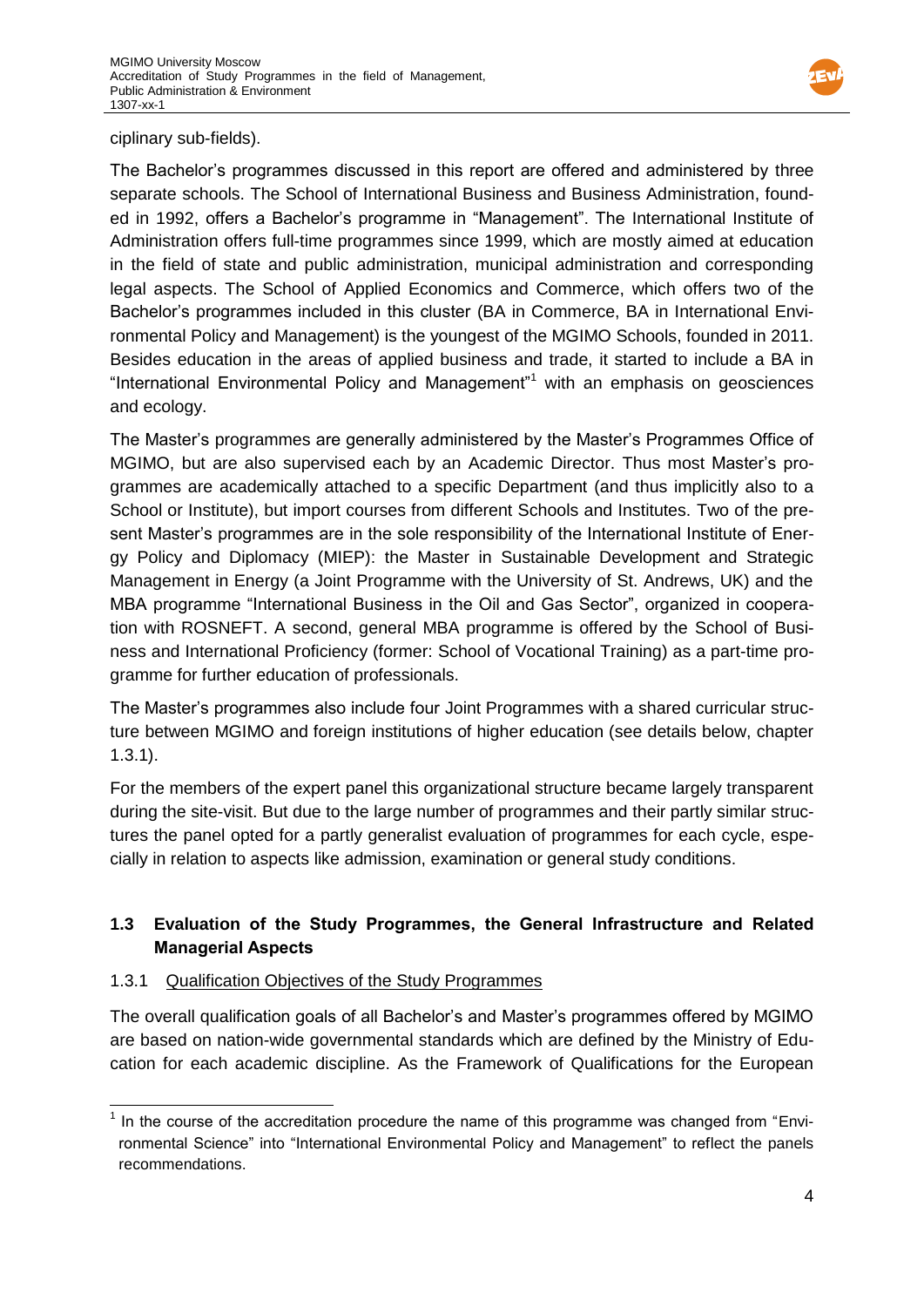

Higher Education Area, these standards describe the level of knowledge and the analytical, generic and communicative skills and competences that graduates should have acquired at completing a programme.

This chapter provides a brief introductory outline of the general aims and purposes of the study programmes referred to in this report. Additional information on goals and learning outcomes is provided in the chapters 1.3.2 and 1.3.3.

#### Bachelor Level

The qualification objectives (or learning outcomes) of the Bachelor programmes in this cluster have been made transparent in the self-reports and the course descriptions submitted by MGIMO. Some of them are also mentioned in the Diploma Supplements and have been discussed during the site-visit.

All four Bachelor's programmes include the acquirement of a broad basis of knowledge in History, Philosophy and Politics (through courses like Philosophy or World Economy), as well as in subject-related IT and Mathematics (through courses like e.g. Statistics or Econometrics). In regard to their specific core areas, the programmes and their qualification objectives differ:

- The Bachelor's programme "Management" (School of International Business and Business Administration) is aimed toward competencies "in the field of business administration with a profound knowledge of all the aspects of management" (cf. selfreport). Graduates will be able to use technical tools and technologies to analyse problems, handle and interpret economic data and statistics, and have profound knowledge of the current economic situation in Russia and worldwide. A special emphasis is on practical competencies for professional activities in business administration, including the assessment of management decision and the development of proposals for improving such decisions – all set before a background of theoretical and ethical knowledge. Thus, this BA is mostly oriented towards practice-related task, but with a sound basis of theoretical and methodological knowledge.
- The Bachelor's programme "Commerce" (School of Applied Economics and Commerce) is somewhat similar to the previous programme, including its orientation towards professional practice, but has a stronger emphasis on aspects of organizing and managing processes of marketing, advertising or logistics. Graduates will have the competences, among others, to identify, create and meet the requirements of consumers, to hold business negotiations and to conduct market research. These activities will be placed before a sound background of "basic principles and methods of social, humanitarian and economic sciences" as well as "methods of mathematical analysis and modelling" (cf. self-report).
- $\triangleright$  "Environmental Science" (now renamed into: International Environmental Policy and Management") is a Bachelor's programme that is on offer by the School of Applied Economics and Commerce, too. Its qualification goals aim to link three different fields: firstly, knowledge and competencies in the field of natural and earth sciences like Physics, Chemistry, Soil Science or Geology; secondly, aspects of Environmental Science like ecological monitoring, ecological risk assessment or Geography; and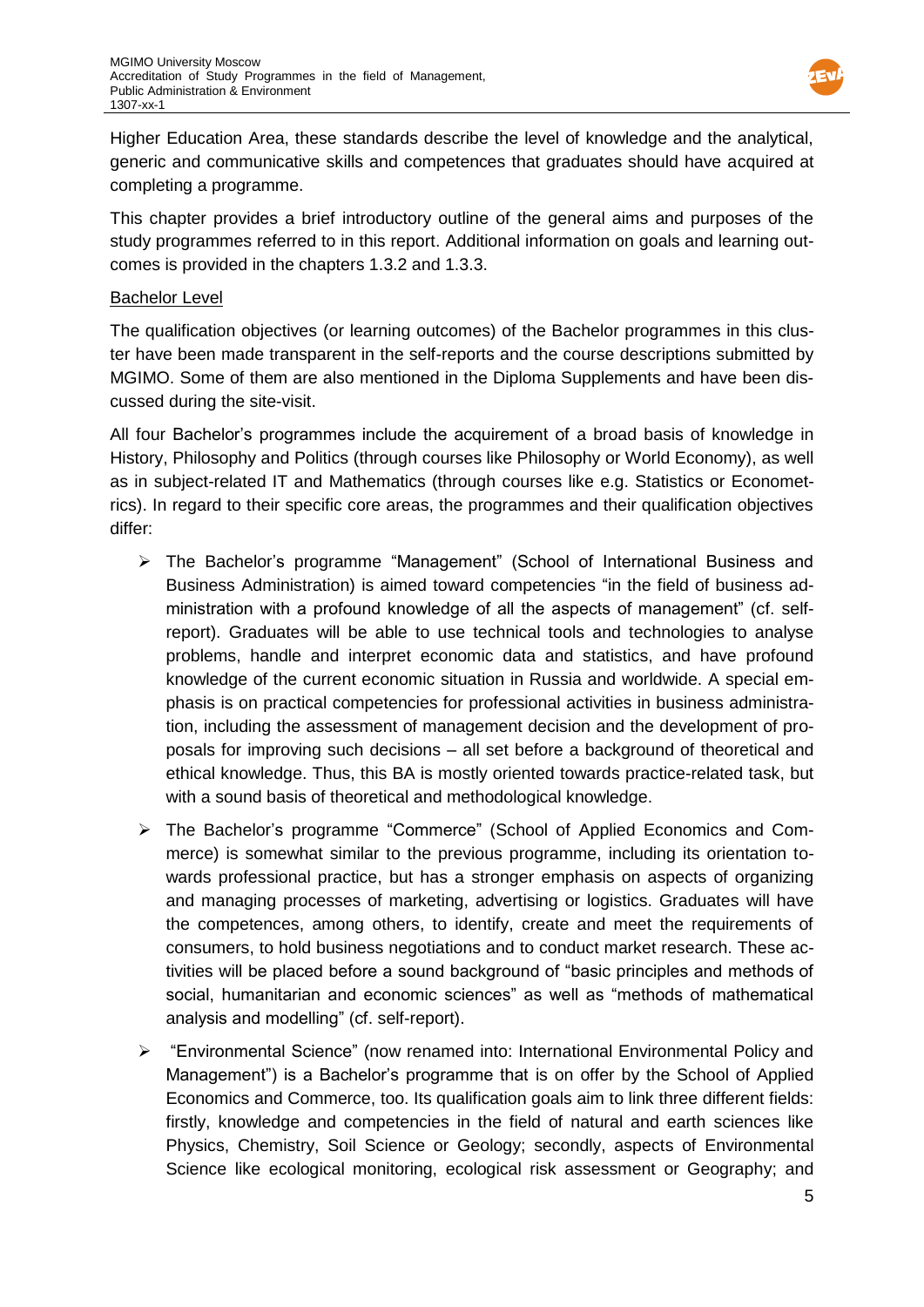

thirdly, economic and legal aspects of environmental protection, sustainable development or environmental management. Graduates also will have more general competences and skills like working with computer networks, with Geographical Information Systems (GIS) or using mathematical applications. As in all Bachelor's programmes at MGIMO, a special emphasis is on professional behaviour in job-related contexts.

 The Bachelor's programme "Public and Municipal Administration" (International Institute of Administration) is aimed at competencies in "doing research, conducting analysis and planning in the area of public and municipal administration" (cf. self-report). Graduates will have acquired a profound background in regard to the public administration system and its legal basis and will be able to design research in this field. That includes setting research objectives, choosing methods and having the skills to collect, analyse and interpret data. Further skills should be in staff management, organizational management and presentation of research results. A special emphasis is on "serving and promoting civil society", including the involvement of citizens, institutions and organizations.

In line with MGIMO's international orientation, foreign language acquisition plays a central role especially at undergraduate level, i.e. the knowledge of foreign languages is an essential part of the graduates' special educational profile. Whereas courses in English are compulsory for everyone, students must also choose at least one out of up to 50 other European and non-European languages on offer. Hence, foreign language classes take up a large part of the curriculum, making for about one third of the total workload (around 90 out of 240 ECTSpoints.

Furthermore, the Bachelor students are meant to develop general personal and social competences as e.g. the ability to cooperate with others within a team, the capability of selfdevelopment and self-improvement as well as analytical skills. Intercultural competence is also imparted in the context of the language classes.

Democratic citizenship is an explicitly formulated educational goal of the Bachelor programmes in this cluster, including the ability to analyse social processes, to respect and preserve historical and cultural traditions, and encourage the development of civil society via the inclusion of citizens and institutions in public affairs. In addition, extracurricular activities as e.g. involvement in the student union or other clubs and societies support this goal.

### Master level

There are five Master's programmes located solely at MGIMO and four Joint Programmes evaluated in this cluster (for MBAs see below). Four of the local programmes are in the field of mostly economic Management and one in the field of Public Administration.

 $\triangleright$  The three Master's programmes in Management share their qualification objectives to a certain degree: "International business", "Research and Development Management in International Business" and "Management and Marketing of Foreign Economic Activities". Graduates will be able to identify and formulate scientific issues and to implement scientific research by using quantitative and qualitative methods, including methods of strategic analysis. A strong emphasis is on the applicability of competen-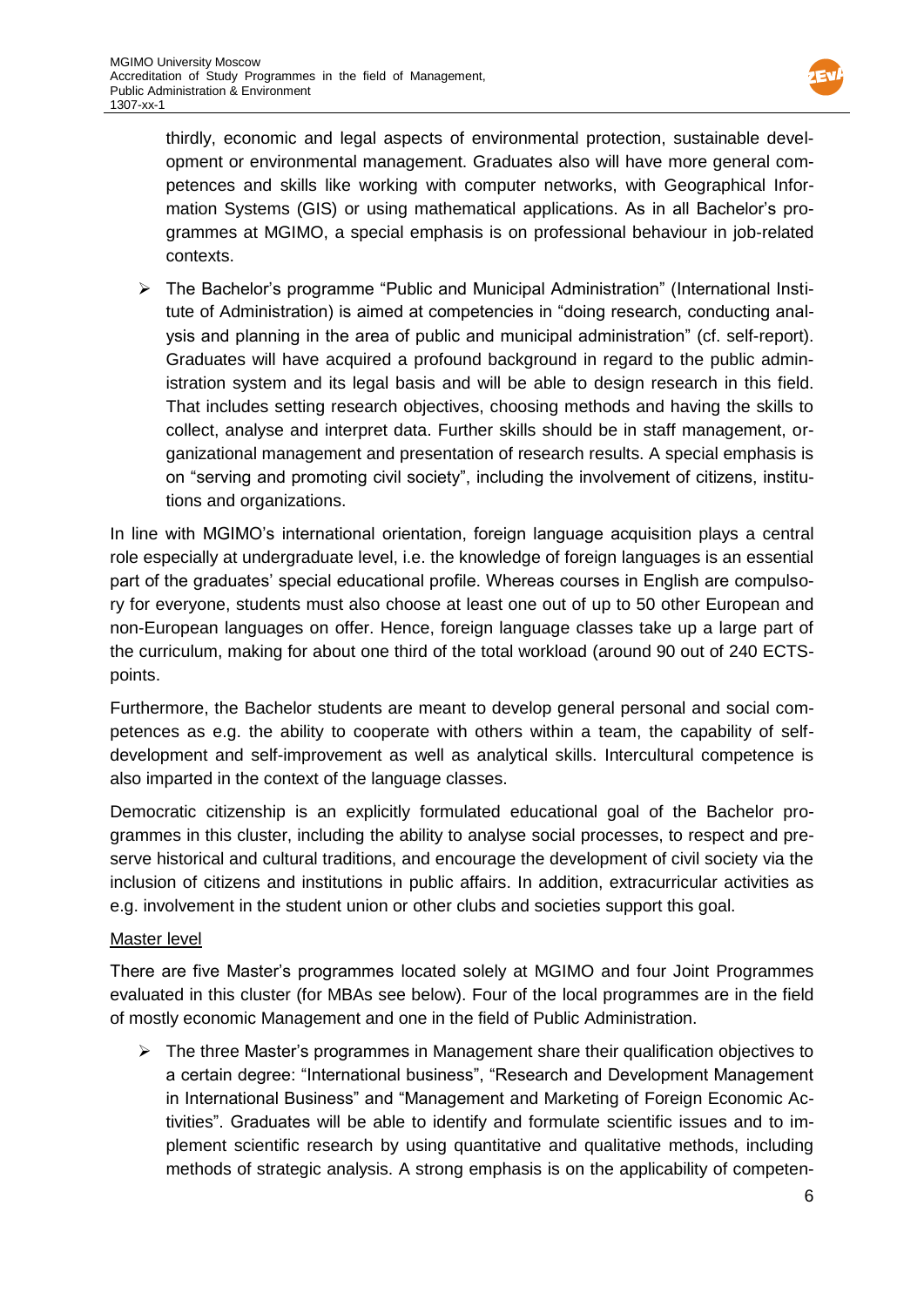

cies and knowledge, including "the ability to develop corporate strategy", "managing corporate finance" and "the ability to make and evaluate management decisions" (cf. self-report). The self-report also state differences between the three programmes. The Master's programme in International Business has a rather strong emphasis on the scientific aspects of Management, while at the same time preparing students for positions in international or internationally active Russian companies. The programme "International R&D Management" is carried out in cooperation with the Committee on Science and High Technology of the State Duma and more adjusted towards applied aspects of management in the area of commercialization of innovation: one main objective is "to prepare professionals and managers who can develop and implement advanced business trends designed to achieve market success in terms of participation in international trade" (cf. self-report). The third Master's programme, "Management and Marketing of Foreign Economic Activities", is aimed towards employment in companies engaged in international trade. Graduates will have knowledge of international trade relations, risk management, international economic law or international marketing.

- $\triangleright$  The Master's programme "Management of Military and Technical Cooperation in Hi-Tech" shares a considerable amount of the qualifications objectives with the former programmes, but is focused on the field of military-technological cooperation and advanced technologies ("high tech") and its special challenges and requirements. The programme is set up in cooperation with the Russian Technologies State Corporation (known as "Rostec"), a state-founded business entity that embraces (partly via stock holdings) different military and civil companies and holdings like "AVTOVAZ" (producer of Lada cars) or IZMASH, a holding for manufacturers of military arms systems.<sup>2</sup> The curricular structure is partly adapted to the needs of Rostec and the admission of students takes place in cooperation between the State Corporation and MGIMO.
- $\triangleright$  The Master's programme in Public and Municipal Administration is  $-$  like the corresponding Bachelor's programme – offered by the International Institute of Administration. It aims at equipping graduates with the necessary knowledge and competences to conduct analysis and planning in the area of public and municipal administration, including skills in staff management and organizational management. This entails a link of competences in international management with profound knowledge of the (Russian) public administration systems and its legal basis.

These Russian-based programmes are thus mostly oriented towards training and further employment in the economic or public sector. Scientific training is one of the qualification goals of all programmes, but not the primary one. Thus, most of the programmes in this cluster use practice-oriented forms and contents in teaching and learning, including external lecturers, from e.g. Rostec in the Master "Management of Military and Technical Cooperation in Hi-Tech", the Foreign Ministry or the banking sector.

This cluster also includes four Joint Programmes with Double Degrees, which have distin-

 2 <http://www.rostec.ru/> (accessed February 27, 2013)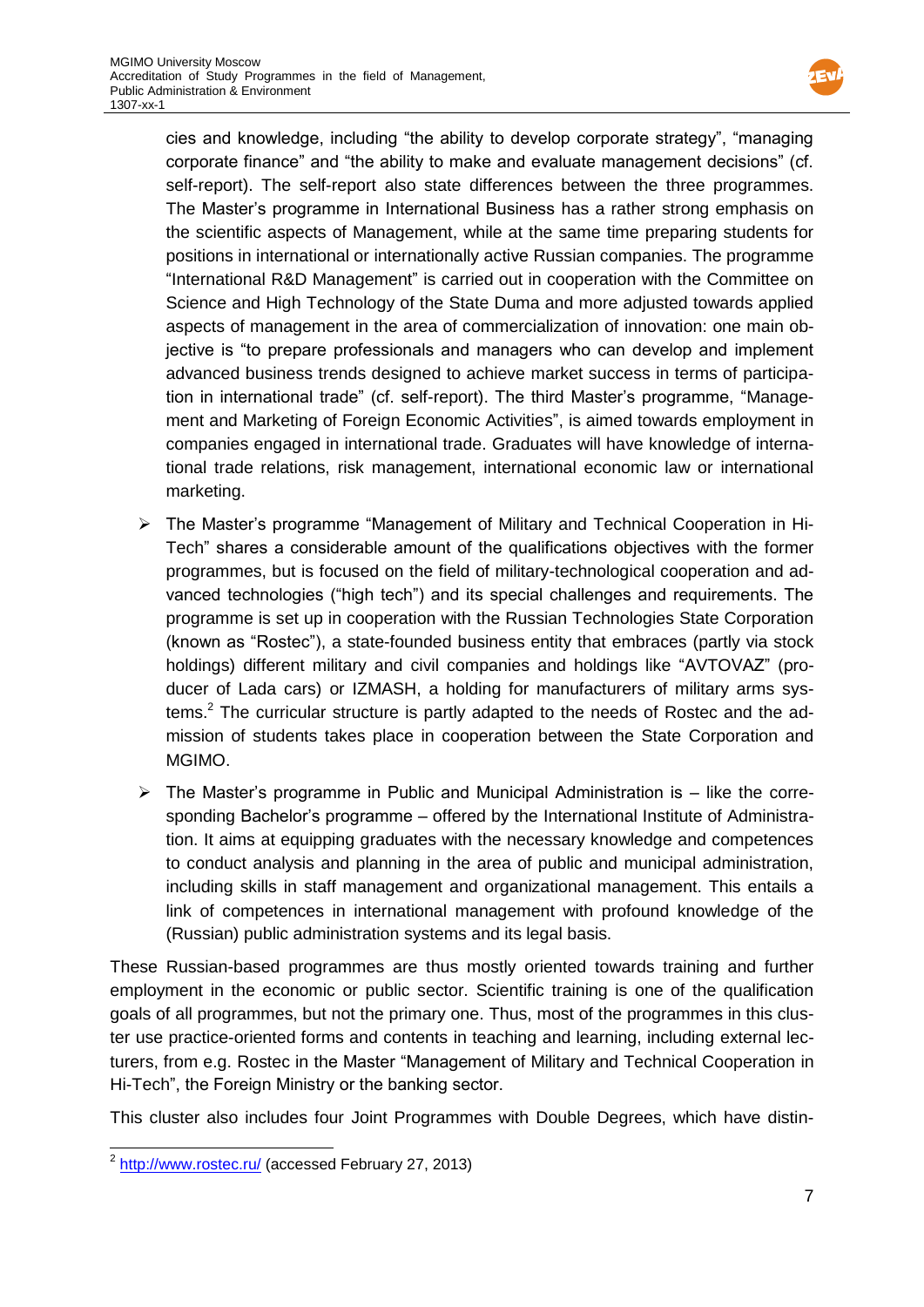

guishable qualification objectives.

- $\triangleright$  Two of the programmes have a focus on Management and Business Administration and are under supervision of the Department of Management and Marketing. The first programme – "International Management" – is set up in cooperation with the ICN School of Business in Nancy, France, where MGIMO-students spend their second year. The teaching language is French and English (but at MGIMO students can also choose Russian-taught courses) during the entire programme. The second programme – formerly "Management of Small and Medium Enterprises", now "MIEX Master in International Management<sup>3</sup> – is in cooperation again with the ICN School in Nancy, where students spend their first months. Then they move on the University of Bologna, Italy, where they spend another three months, and then return to MGIMO to finish their studies. The degree is awarded by all three higher education institutions. Both Joint Programmes share similar qualification goals, mostly aimed towards applied knowledge and competences. Graduates will have the abilities e.g. to manage organizations, develop corporate strategies or apply methods of corporate finance. In addition, students will gain the skills to use methods of economic analysis, to conduct research and to develop intellectual and cultural skills. The latter two aspects are especially important in the context of a Joint Programme, including language skills and intercultural abilities.
- $\triangleright$  The Master's programme "International Business in the Oil and Gas Sector" is organized by MGIMO's International Institute of Energy Policy and Diplomacy (MIEP) in cooperation with the University of Nordland, Norway. According to its own qualification objectives, graduates will be prepared for "employment in major oil and gas development and production projects in the off-shore areas in the North and Barents Sea and in the High North in general" (cf. self-report). The focus is thus on applied knowledge in the fields e.g. of energy resources, energy development and management, risk analysis, but also in related areas like international marketing, corporate governance or international financial markets. The first semester is spent at MGIMO (or Nordland University for Norwegian students), the second at Nordland University, the third at MGIMO and the fourth again at the respective home university. The degree is awarded by both universities.
- The Joint Programme "Sustainable Development and Strategic Management in Energy" is a new programme established in 2012 and again organized by MIEP in cooperation with the University of St. Andrews, Scotland, UK. MGIMO-students spend their first year at St. Andrews and their second at MIEP. The aim is twofold: firstly, students shall be enabled to "critically interrogate the principles, practice and plurality of sustainable development as well as the evolution of innovative, interdisciplinary thinking and action in this area" (cf. self-report). Secondly, students should gain "advanced grounding in theoretical and applied energy economics and management" and acquire the necessary skills to act professionally in this sector.

**EXECUTE:**<br><sup>3</sup> In the course of the accreditation procedure the programme was renamed along the recommendations of the expert panel.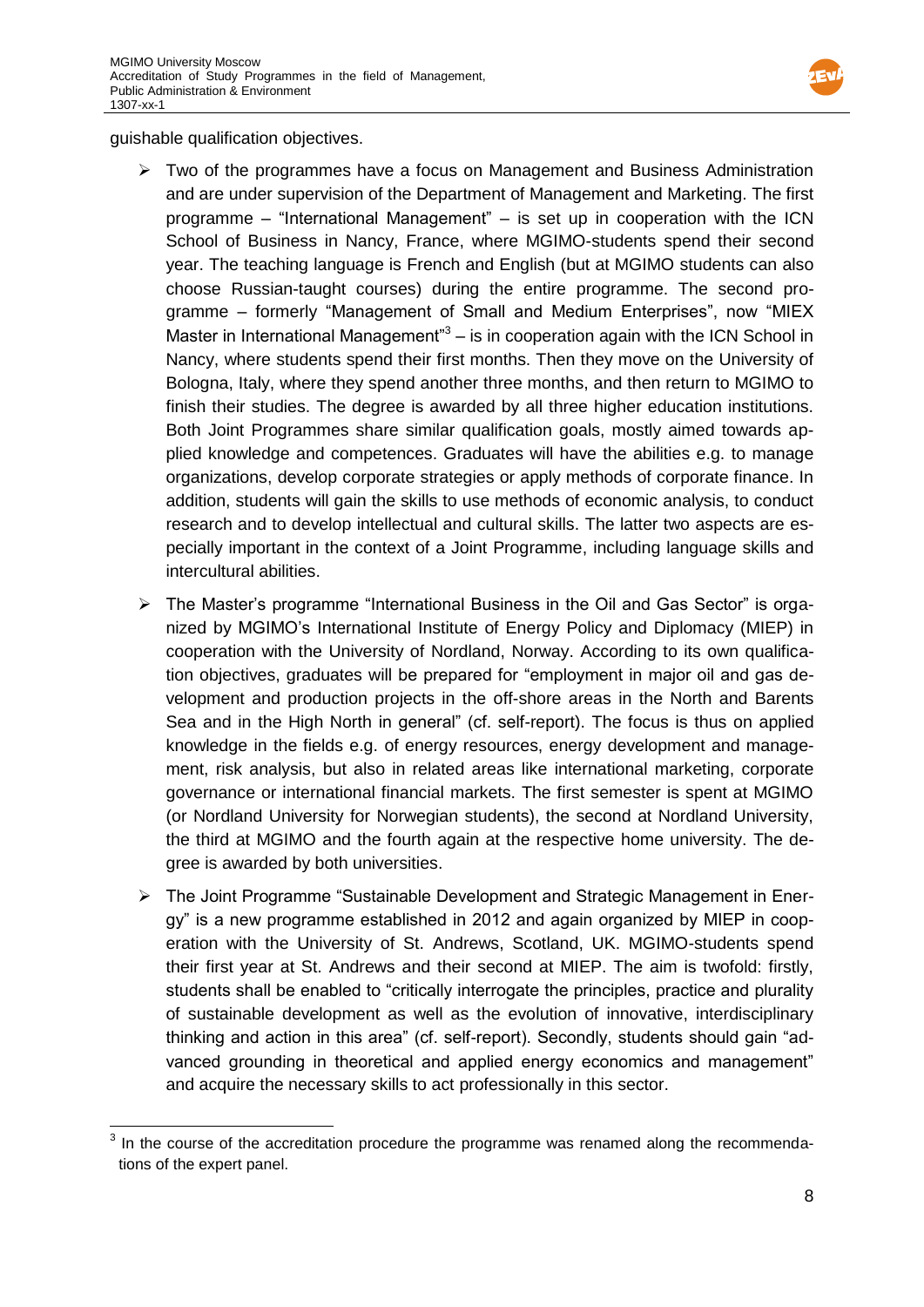

# MBA

The expert panel also evaluated two part-time MBA programmes: a general "Master of Business Administration", offered by the School of Business and International Proficiency, and an MBA in "International Business in the Oil and Gas Sector", which is run by MIEP. The latter was set up in cooperation with ROSNEFT, the leading, state-owned Russian oil company, and is explicitly designed for its CEOs. The objectives are to "educate entrepreneurial leaders" (cf. self-report) for the Russian energy sector. This includes the competences for entrepreneurial thinking, managing in a global context, but also "social, environmental and economic responsibility". Admission requires at least five-year experience in managing positions at ROSNEFT and the programme includes excursions to Norway.

The general MBA offered by the School of Business and International Proficiency, a partly independent entity of MGIMO, requires at least an undergraduate degree and two years of full-time work experience. Based on these prerequisites graduates will be able to plan and implement research on economic and managerial processes and have the competencies to use skills and methods for analysing modern management processes and practices. This includes e.g. the development of business plans and the application of quantitative methods for management and decision-making in companies.

The experts assess the programmes on Bachelor and Master level as being generally oriented towards scientific and employment-related qualification objectives in a plausible and positive way. This holds true also for the Joint Programmes, which are based on stable cooperation with the respective foreign institutions and for the MBA programmes. Also considered are the goals of developing personal skills and competencies and of enhancing the involvement in civil society.

Yet, the experts put forward a few programme-specific recommendations in regard to the qualification goals:

- The naming of the Joint Programme "Management of Small and Medium Enterprises", set up in cooperation with ICN Nancy and the University of Bologna, should become more specific in regard to the qualification goals (and the respective curricular content), as the subject of SMEs only plays a limited role and is mostly restricted to the Italian component of the programme.<sup>4</sup>
- $\triangleright$  While the Joint Programme "Sustainable Development and Strategic Management in Energy" is assessed very positively by the panel, the overall qualification goals appear obviously divided between the two partners, with the University of St. Andrews being responsible for the Sustainable Development part and MGIMO/MIEP for the Strategic Management part. A stronger integration already on the level of the qualification objectives between the two partners is recommended.

  $4$  Recommendation was followed and programme renamed: MIEX Master in International Management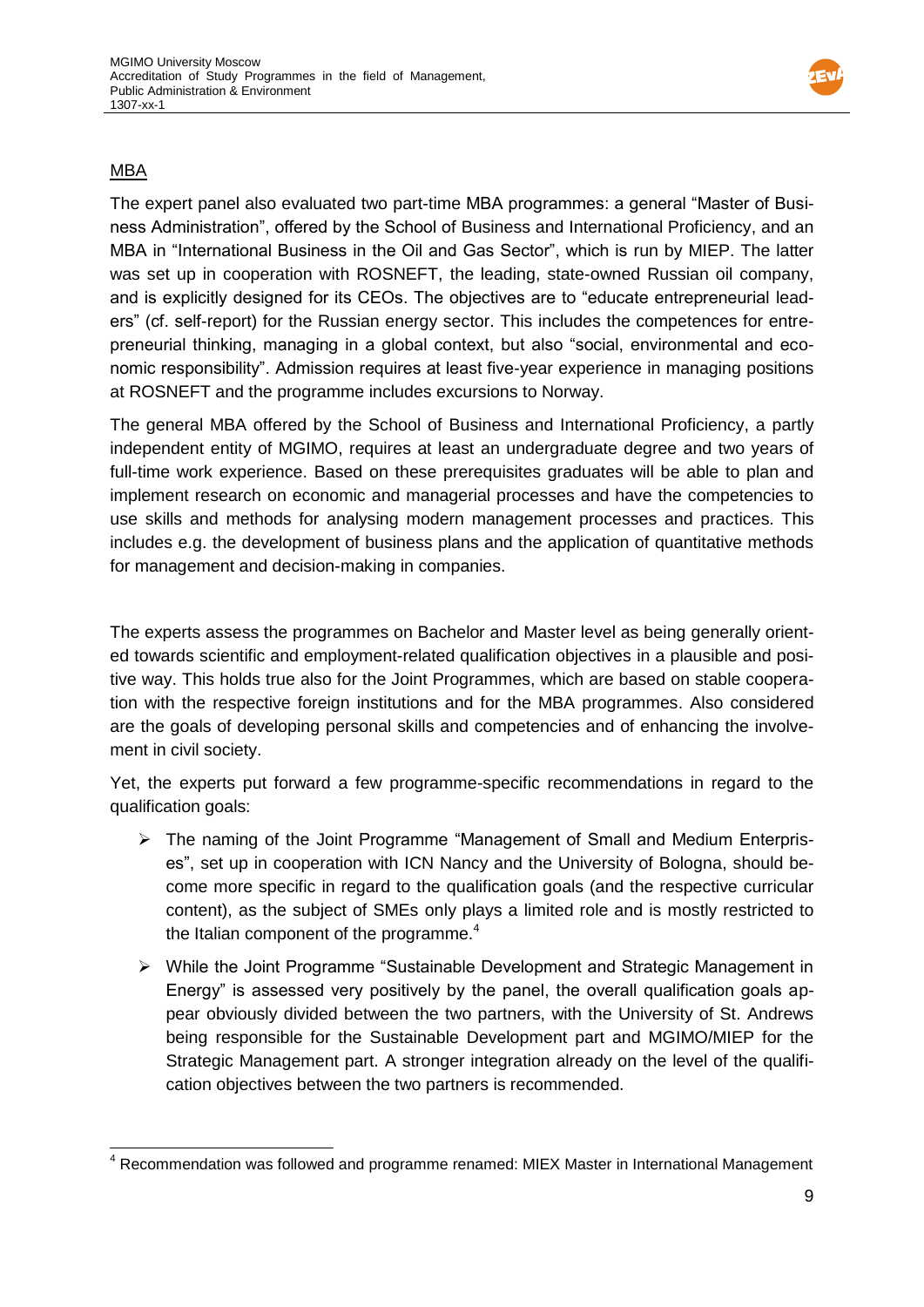

### 1.3.2 Compliance of the Study Programmes with the ECTS Users' Guide

In 2004 MGIMO was the first Russian university to introduce the European Credit Transfer System based on the awarding of credit points for achieved learning outcomes. Courses are worth between 1 and 10 ECTS credit points.

Bachelor programmes at MGIMO comprise 240 ECTS credits to be acquired within a span of four years (60 credits per academic year). As a general rule, the courses are not grouped into larger educational components (modules) but are instead allocated to one of the three following "cycles" or pillars:

- Humanities, social and economic cycle (ca. 50 ECTS points)
- Mathematic cycle (ca. 15 ECTS points)
- Professional cycle (ca. 160 ECTS points)

The three cycles are not studied successively, but simultaneously, i.e. each semester students take courses from more than one cycle. Each cycle includes both compulsory courses (as prescribed by ministerial directive) and a range of varying elective courses that lie in the responsibility of the institution itself.

Additional ECTS points are awarded for preparation and taking the final state examinations (cf. Chapter 1.3.5) and the final paper. The content and didactic purpose of the individual cycles will be described in more detail in Chapter 1.3.3.

Graduates of the Bachelor's programmes are awarded either the degrees "Bachelor of Management", "Bachelor of Public and Municipal Administration", "Bachelor in Commerce" or "Bachelor of Science".

At Master level, a total of 120 ECTS points is awarded (60 credits per year). Most Master programmes in this cluster consist of the following cycles/pillars:

- General scientific cycle: overviews (Public Sector Economics, World Economy etc.), current debates, language etc. (ca. 20-30 ECTS points; around one third compulsory, two-thirds electives)
- Professional cycle: subject-specific courses (ca. 30-45 ECTS points, around one third compulsory, two-thirds electives)
- Internship, Scientific Research and thesis (ca. 40-55 ECTS points)
- Examination, State Certification (ca. 12 ECTS points)

The arrangements differ for Joint Programmes, where semesters abroad are structured according to the host-institution's curricular concept and for both MBA programmes where courses are structured in regard to content.

The experts regard the credit system as generally reasonable and structured according to the average students' workload. However, the programme-specific awarding of credits to specific cycles, courses and other achievements (internship, thesis etc.) remains ambiguous in the presented reports. For example, for the "Preparation and Defense of the Master's The-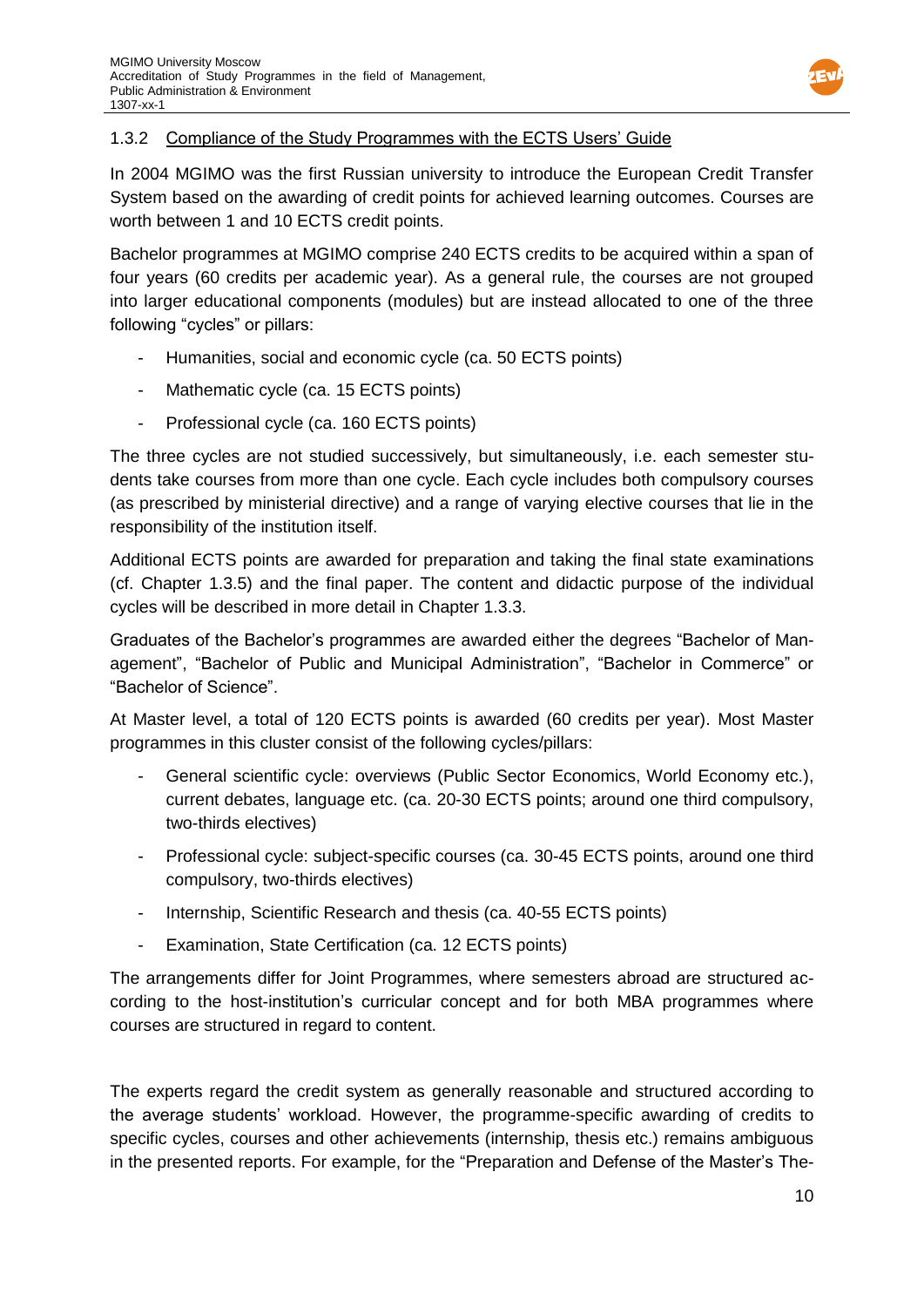

sis" the number of credits awarded range from 3 ("Management of Military and Technical Cooperation", Diploma Supplement) to 15 ("International Management", Diploma Supplement). The panel members therefore highly recommend including transparent crediting provisions in the programme handbooks (see below).

By ministerial directive, one ECTS credit point equals a total workload of ca. 36 hours at all levels of qualification (both contact hours and self-study time are included in this estimation). This amounts to a workload of about 2,160 hours per academic year, which clearly exceeds the average workload recommended in the ECTS Users' Guide (25-30 hours per ECTS point, 1,500-1,800 hours per year). Although the average annual student workload is high by international comparison (in most Bologna countries it does not go beyond the limit of 1,800 hours), the experts still regard it - especially after the talks with the students at the site visit as manageable, especially as students appear highly motivated. In spite of that, the experts recommend a closer monitoring of workload estimates at course and programme level (cf. Chapter 1.3.4).

Graduates of the Master's programmes in this cluster are awarded different types of the degrees: "Master of Management", "M.Sc. in Management" and "M.Sc. in Economics".

In accordance with the ECTS Users' Guide, ECTS points are awarded based on the assessment of these desired learning outcomes by means of different forms of examination.

A Diploma Supplement including an ECTS grading scheme has been submitted for the Bachelor's and most Master's programmes. Examples of other ECTS key documents like Learning Agreements were not included in the documentation. However, during the on-site talks, MGIMO submitted a draft version of an ECTS handbook (in English), in which Learning Agreements and Transcripts of Records are mentioned as standard documents. The procedures in connection with the issuance of the documents are described in detail in the draft handbook.

The experts welcome the draft of the general part of an ECTS handbook by MGIMO. However, to allow for compliance of all reviewed study programmes in Management, Public Administration and Environment with the provisions of the ECTS User's Guide the experts strongly recommend to compile specific ECTS-handbooks for each of the study programmes in English. Besides a general part they must include the workload and awarded credits for each course as well as for each cycle/part of the programme, including internships, exams or thesis preparation. It should be made publicly available.

# General remarks regarding the practical components of the curricula

As already indicated in Chapter 1.3.2, all of MGIMO's study programmes at Bachelor's and Master's level consist of both general education and subject-specific parts. The members of the panel welcome that MGIMO students receive practical training, including national and international internships. The experts consider these practical elements as being overall professionally organized. Yet, it remains somewhat unclear to which extent and in what forms internships are (compulsorily) included in the specific Bachelor's and Master's programmes and how they are possibly related to the preparation of the thesis. For example, the three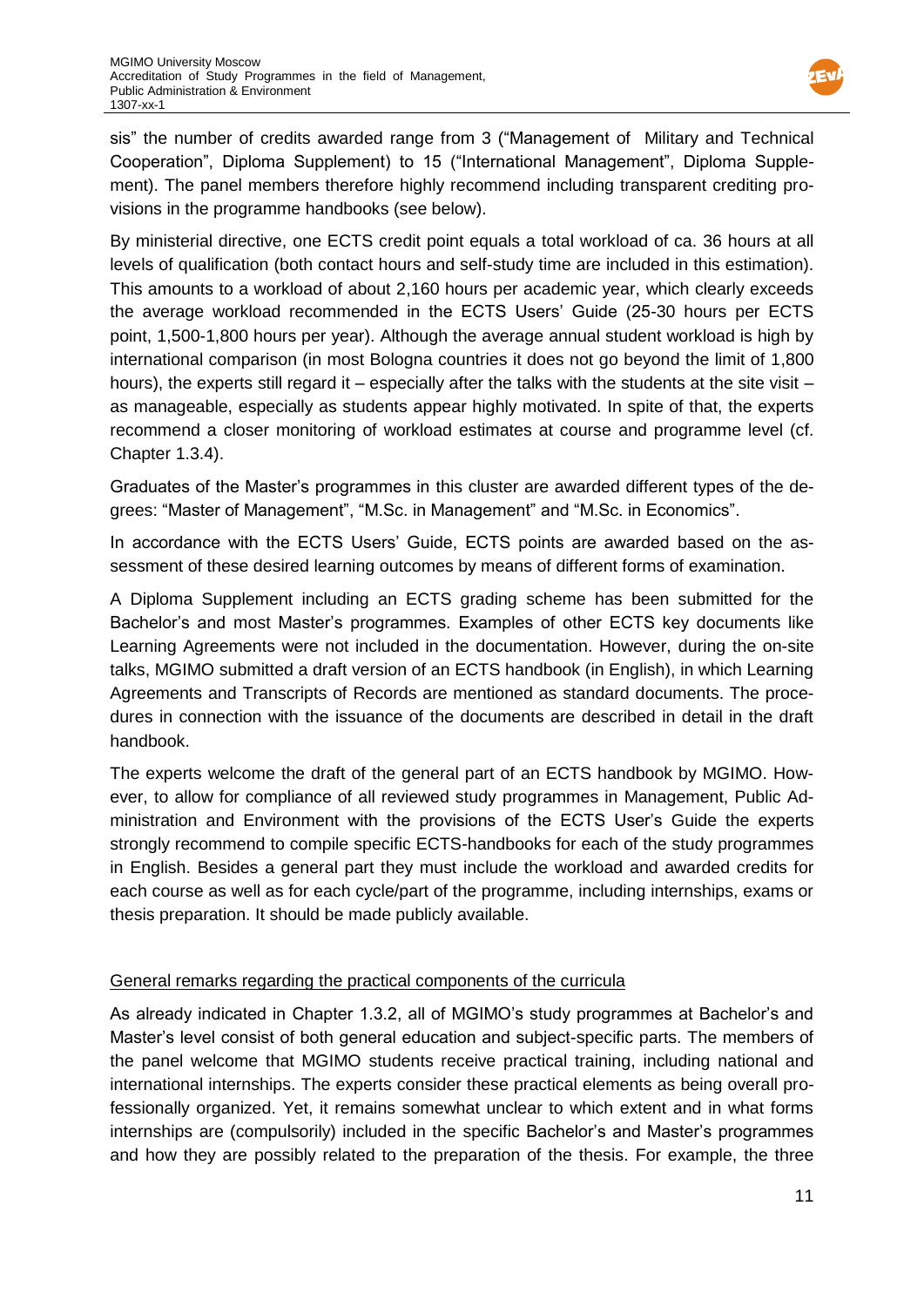

general Master of Management programmes ("Internat. Business", "International R&D Management", "Management and Marketing of Foreign Economic Activities") include each a compulsory 11 week-internship credited with 20 ECTS points, while the Master in "Public and Municipal Administration" states a unit of 22 ECTS points named "Research Work". For Bachelor's programmes it remained unclear, if internships are obligatory or optional. The experts generally recommend to include obligatory internships in the Bachelor's and Master's programmes and to provide information on the exact nature, duration and quality assurance of these parts in the programme-specific ECTS handbooks.

### General remarks on credit transfer, mobility and admission

Student exchange and mobility are part of MGIMO's overall strategy of internationalization and participation in the Bologna process. Each year, MGIMO takes in an increasing number of international students and in return sends a considerable number of its own students to universities abroad. Currently, a new website for international and Double Degree programmes at MGIMO has been set up and provides concise descriptions.

The members of the panel appreciate these efforts to increase the bi-directional mobility of students (and faculty members). Yet, the rules and procedures applied by MGIMO for the recognition of credits earned abroad (outside the Joint Programmes) remained somewhat unclear in the documentation. As mentioned above, there were no examples of Learning and Training Agreements included in the documentation. As the draft ECTS handbook submitted during the on-site talks transparently describes a process of recognition based on comparable learning outcomes as recommended in the ECTS Users' Guide, the experts strongly support and recommend the inclusion of these procedures and provisions in the respective ECTS handbooks, including a binding policy on the recognition of credits. The criteria and procedures for the recognition of credits should also be published online. In addition, the experts recommend further improvement of support for incoming students by providing more information (regulations, documents, handbooks etc.) and advisory service in English. This might also include forms of student tutoring like 'buddy programmes', which are especially suited for non-Russian students. Overall, a 'climate of acceptance' should be established, as student mobility is only attainable within a context of flexible recognition.

# 1.3.3 Structure, Teaching Contents and General Concept of the Study Programmes

### Bachelor's programmes

Like all Bachelor's programmes offered by MGIMO, the Bachelor's programmes in Management, Public Administration and Environment consists of several "cycles", each of which has its own didactic purpose and desired learning outcomes defined in nation-wide standards. By and large, these standards are closely aligned with the desired learning outcomes described in the Qualifications Framework for the European Higher Education Area. Students are to learn to apply methods of analysing managerial processes in private corporations and public institutions in the Russian and international context and its specific structures, norms and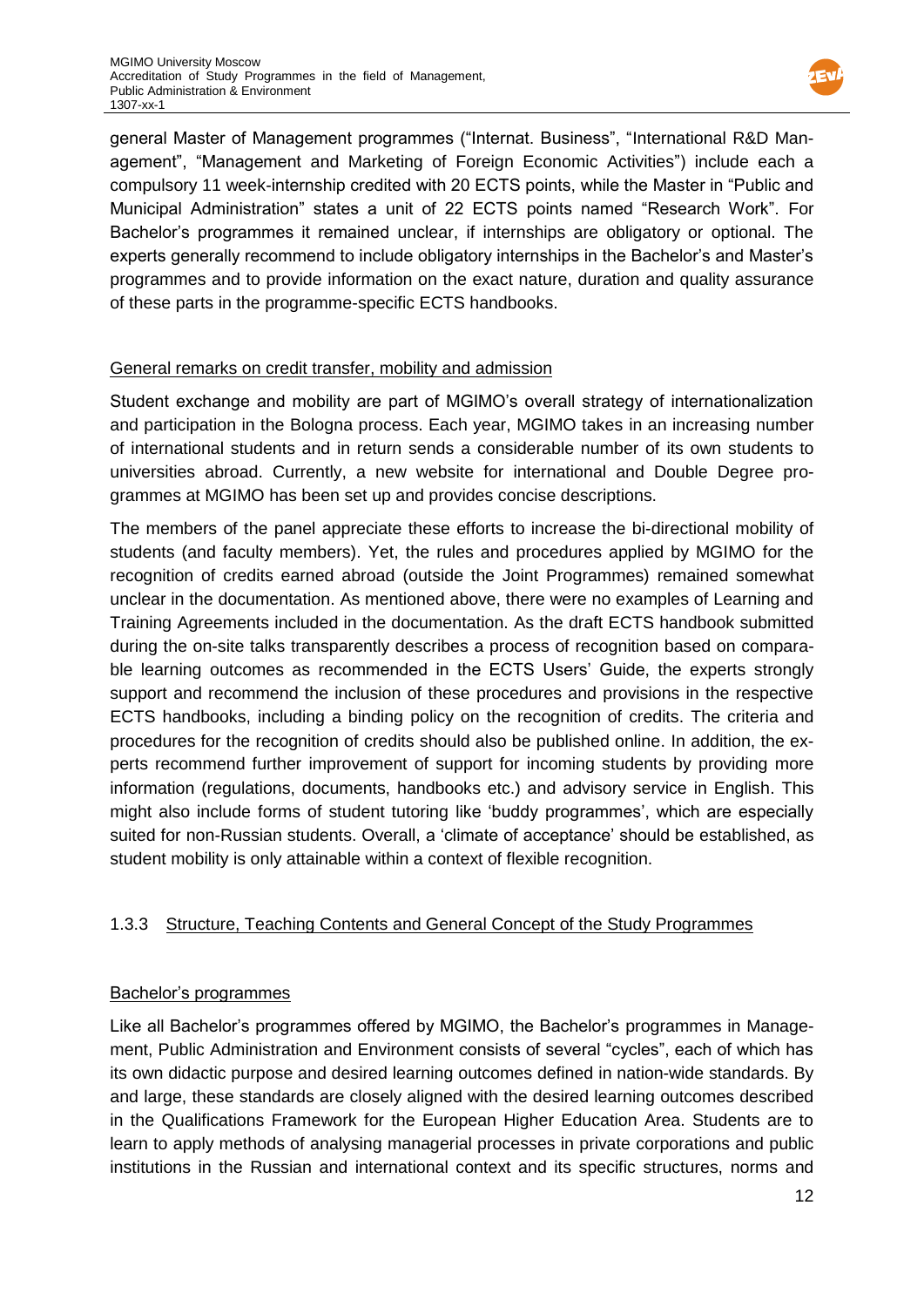

regulations (world market, taxation laws, international trade law etc.). Students also become able to integrate knowledge from neighbouring fields like history, law, philosophy or the natural sciences to better understand, analyse and eventually help to resolve economic, civic and environmental problems. Also, graduates will be able to communicate the results of their work in written and oral forms directed at different types of audiences.

During the four-year program, students receive a broad general education in the Arts and Humanities (Philosophy, History, and Sociology; often attuned towards the core subject of the programme) and take courses in the field of Mathematics and Information Science, like Statistics or "Natural Science Concepts". At the same time they acquire specialized knowledge in the respective study field and receive in-depth training in at least two languages (cf. the qualification outcomes described in more detail above, 1.3.1). The Professional Cycle makes up the largest share of the curricula. It includes training in a second foreign language and then the core academic courses, including some theoretical and methodological components. All Bachelor's programmes conclude with a Bachelor's thesis that is defended in the last semester. Beyond that common structure, the programmes differ considerably:

- The Bachelor's programme "Management" (School of International Business and Business Administration) with its broad approach towards management in the Russian and international context and its practice-oriented concept is evaluated positively. It offers a full range of curricular content within the specific approach of MGIMO, especially the international perspective and the intense language instruction. The socalled 'Humanitarian, Social and Economic Cycle' provides not only general education in fields like world history or philosophy, but also in more subject-related courses like World Economy or Economic Theory. The second cycle, 'Mathematic and Natural Science' is again mostly subject-adapted with courses like Statistics or Information Technologies in Management. The third and central 'Professional Cycle' covers the important aspects of the discipline in compulsory and elective courses which range from Theory of Management or Human Resources Management to Commercial Law or Advertising and Banking Operations.
- The Bachelor's programme "Commerce" (School of Applied Economics and Commerce) with its focus on organizing and managing processes of marketing, advertising or logistics shares most curricula aspects with the former programme in the first two cycles, while its third cycle contain corresponding courses like Accounting, Basics of Logistics or International Security Market.
- The Bachelor's programme in "Environmental Science" (now: International Environmental Policy and Management), that has been started by now, is designed according to its qualification objectives as an integrated programme including skills and knowledge in regard to managerial tasks as well as in regard to environmental studies and their natural sciences' background. The natural science courses are located in the 'second cycle' (courses on Mathematics, Physics, Geography, Soil Science or Statistics of Wildlife Management) as well as in the third, 'professional' cycle, e.g. Ecological Monitoring, Sustainable Development or Environmental Economics. The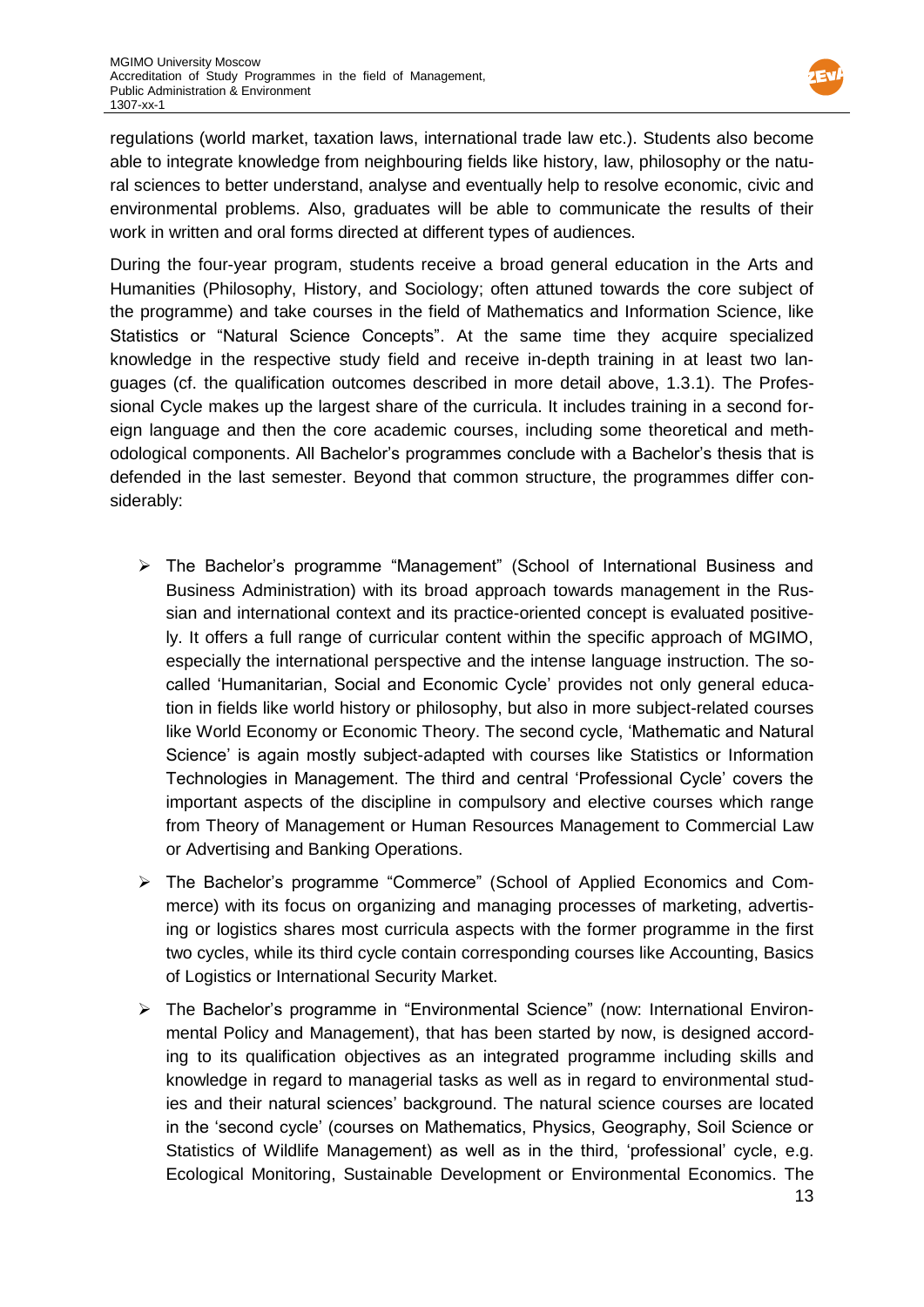

second, 'Humanitarian' cycle adds the economy-related subjects in courses like Theory of Management, Comparative Economics or Marketing.

The experts strongly support that MGIMO is taking steps towards integrating environmental science and ecological aspects in this newly developed programme that will be rather unique in the context of Russian higher education. However, MGMIO should take steps to ensure that the necessary facilities for teaching the natural sciences' part of the curriculum are adequately provided. In the short term MGIMO should establish cooperation with other adequately equipped higher education institutions to provide adequate laboratories, fieldwork opportunities etc. In the long term such infrastructure should be located at MGIMO itself. The panel also recommends reconsidering the name of the programme as it does not entirely reflect the significant curricular segments on economics and commerce. Alternative names might be Environmental Economics or Environmental Management.<sup>5</sup>

 The Bachelor's programme "Public and Municipal Administration" (International Institute of Administration) is clearly conceptualized toward the intended qualification goals in regard to scientific qualification as well as post-graduate employment. While the first and second 'cycles' are mostly similar to the other programmes – with the remarkable exception of courses like Prolegomena to Profession – the Professional Cycle is distinctly designed for imparting knowledge and competences for public administration on different levels of the Russian administrative system. It includes courses on the legal and economic context (Administrative Law, Civil Service, International Economic Affairs etc.) as well as on managerial and administrative aspects: Regional Administration and Territory Planning, Innovation Management or History of Public Management in Russia. It became obvious during the on-site visit that students are remarkably satisfied with the programme (and its consecutive Master). Yet, the expert panel would like to recommend including or strengthening the subject of Accounting in the curriculum, as it is an indispensable part of current Public Management.

Based on the self-reports and the on-site talks, the members of the expert panel overall evaluate the programme concepts on the Bachelor's level as being built up coherently and with a view towards the set qualification objectives. They have no doubt that the programmes succeed in imparting the level of knowledge and skills as described by the Framework of Qualifications for the European Higher Education Area. The programmes build on the students' level of knowledge from secondary education and combine a broad curricular structure with a largely reasonable selection of study fields. The programmes show a high quality on the conceptual level, but also appear well implemented. The latter is supported, among other things, by diverse forms of teaching, the use of Russian and non-Russian literature and a good relationship between teaching faculty and students. Already at Bachelor's level, students learn to apply their knowledge in diverse contexts and to solve practical problems within their field of study (as e.g. by means of discussion, case-work, seminars). Furthermore,

**EXECUTE:**<br><sup>5</sup> The name has now been changed in line with these recommendations.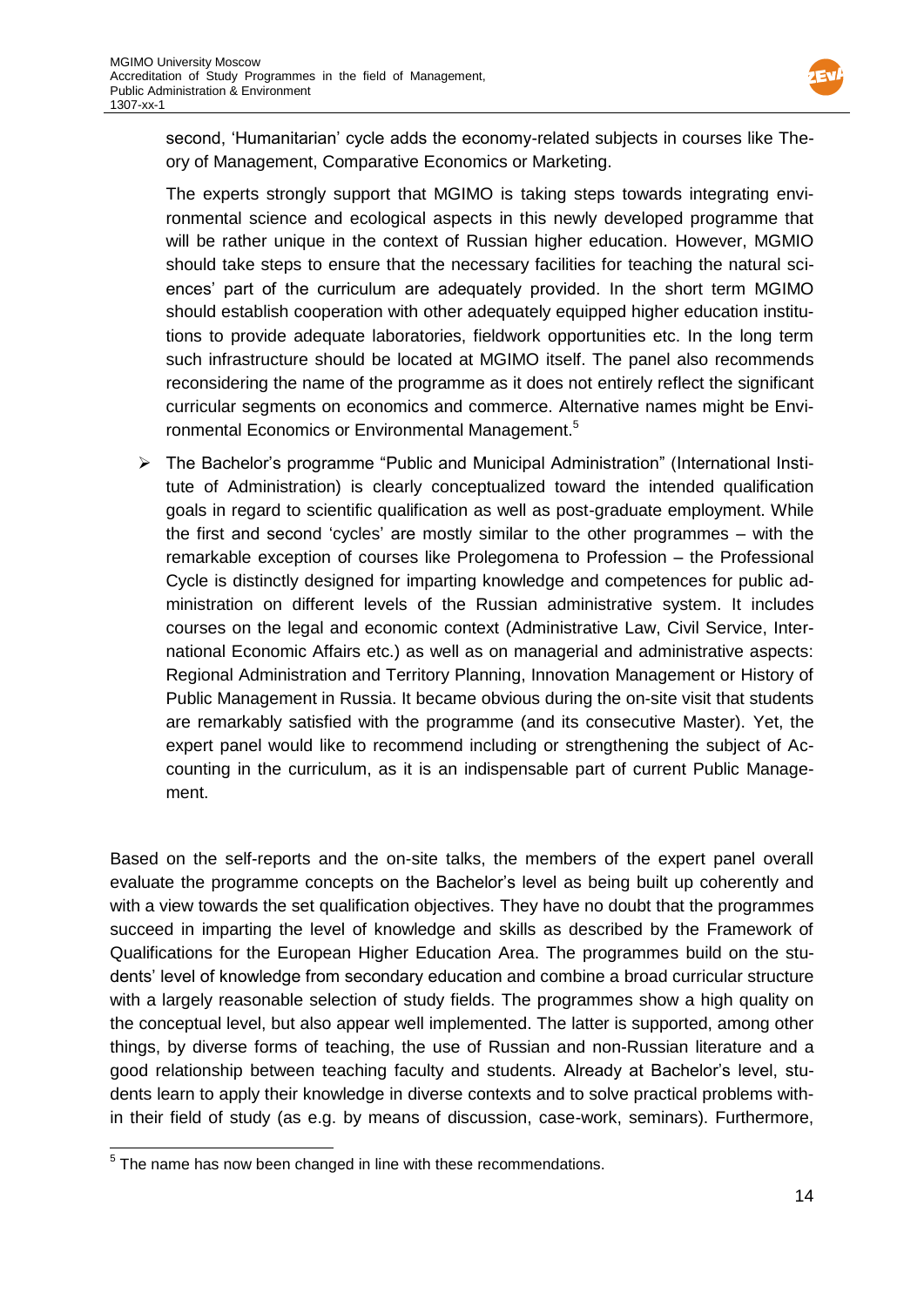

they acquire the necessary theoretical and methodological basis for undertaking further study autonomously. Also, students learn to communicate information, ideas, problems and solutions.

Yet, even while the extent of practice-related components has not become entirely clear (see above), the experts appreciate that significant parts of the curricular structure would be devoted to practical experience. In addition, they recommend a closer cooperation in teaching between the different Schools and programmes, especially in regard to the Bachelor's programmes in Management and Commerce. In addition, the qualification profiles and curricular structures of the Bachelor's programmes in the area of Management and Commerce should become more distinct and then be made more transparent in their specific descriptions. Likewise, the panel members recommend enlarging the number of elective courses vis-à-vis compulsory ones to give students an early opportunity to build up individual profiles during their study progression.

Considering all aspects the experts have come to the conclusion that the Bachelor programmes are in line with the Bologna framework in terms of educational goals and learning outcomes.

### Master's programmes (including MBAs)

Master's programmes at MGIMO usually comprise 2 years and 120 ECTS credit points. The taught courses are allocated either to the "general scientific" (philosophy, languages) cycle or to the professional cycle, the latter consisting of both compulsory and elective courses.

The desired learning outcomes of Master's programmes are generally closely in line with the Framework of Qualifications for the European Higher Education Area: for example, graduates will be able "for comprehensive analysis of contemporary international management trends" (Management Masters) or have "the ability to find and implement organizational management solutions" (Master Public Administration). Based on the written descriptions of the curricula and the information provided during the on-site talks in Moscow, the experts have come to the conclusion that the graduates of the Master's programmes reach the desired learning outcomes for the second cycle as described by the Framework of Qualifications for the European Higher Education Area.

The Master's programmes generally build on the broad knowledge base laid at Bachelor's level – plus work experience for the MBA programmes. Compared to the Bachelor's programmes, the general cycle lays a stronger focus on the core disciplines of the separate programmes – i.e. in all parts of the Master's programmes the emphasis is on specialized rather than general knowledge. While professional training can be the main objective for some of the programmes, rather than scientific education in the narrow sense of the word, one central goal of all Master's programmes is to enable students to conduct scientific research independently and autonomously. The experts thus come to the conclusion that the students of the Masters' programmes in the cluster 'Management, Public Administration and Environment' reach this goal. Yet, the generally recommend to focus the Master's thesis in most of the programmes (less in the two MBA programmes) more distinctly on theory-based research and also allow for more creativity in choosing research topics for the thesis.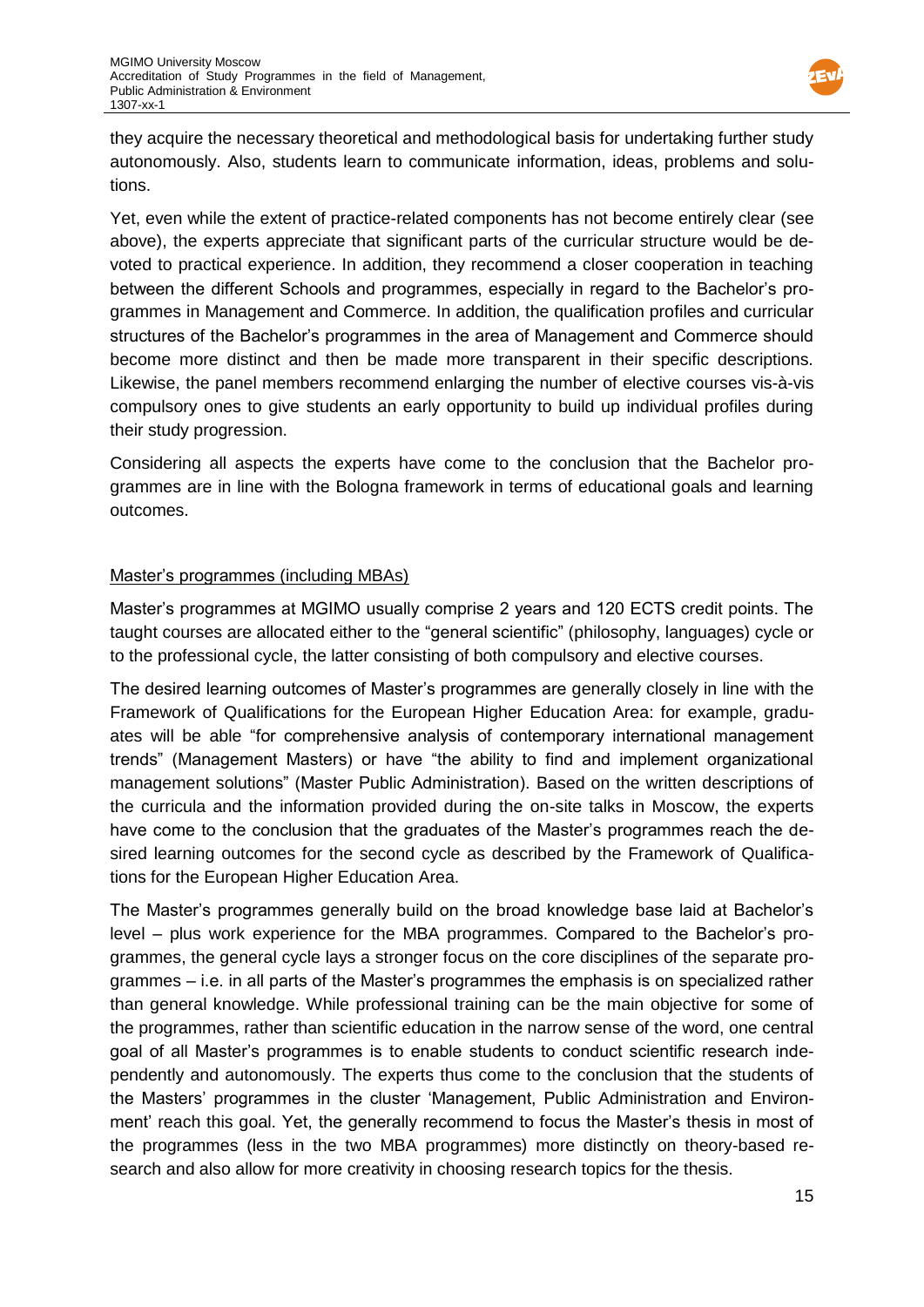

Still, the experts are certain that students acquire the necessary soft skills they need to take up leading positions in their field of professional and academic specialization. Through further intense language training, students' communicative skills reach an advanced level. All in all, the panel members welcome the frequent use of modern forms of teaching, including interactive forms of learning, case studies, practical trainings (role plays etc.), excursions (in the case of the Institute for Ecology) and an often broad range of literature. The MBA programmes are especially responsive to vocational needs of the student clientele.

The experts also support efforts to increasingly use web-based teaching and other forms of online-supported learning. In this regard, the recommend to provide an e-learning platform for all programmes and levels to support self-directed learning by students (including parttime students in the MBA programmes).

In addition to this general evaluation the experts would like to comment on selected Master's programmes:

 $\triangleright$  For the Master's programme "Management of Military and Technical Cooperation in Hi-Tech" it did not become entirely clear who can be admitted to this programme (the admission regulations in the self-report are not specific for most of the Master's programmes) and what previous qualifications are expected. Hence, the experts recommend clarifying the admission procedure in the respective ECTS handbook. In addition, they see a large part of the curriculum devoted to the field of general management and thus recommend tuning the concept more explicitly towards the requirements of military-technical innovations.

# Double Degree Master's Programmes

Four Master's programmes are offered in cooperation with other European universities (Joint Programmes). Graduates of these programmes receive one degree from each of the participating institutions (Double Degree). In addition, there is one English-taught programme aimed primarily at students from Russia and Norway. Each programme is based on a contractual agreement between the participating institutions which regulates the overall design of the curricula, the organization of the programmes and the selection and supervision of students.

All four joint study programmes aim at preparing students further for working in an international context, either academically or vocational. As mobility is a basic underlying principle of the programmes, the above remarks regarding the crediting of courses and student mobility do not apply to them.

The experts regard all programmes as being well-organized and continuously reviewed and improved by all partners involved. The selection of students and the evaluation of their work are for the most part also joint responsibilities of all partners. The panel members strongly appreciate the double degree programmes as a strong enhancement of MGIMO's international profile and a significant contribution to the further internationalization of European higher education. In the following the experts would like to point out aspects of specific programmes: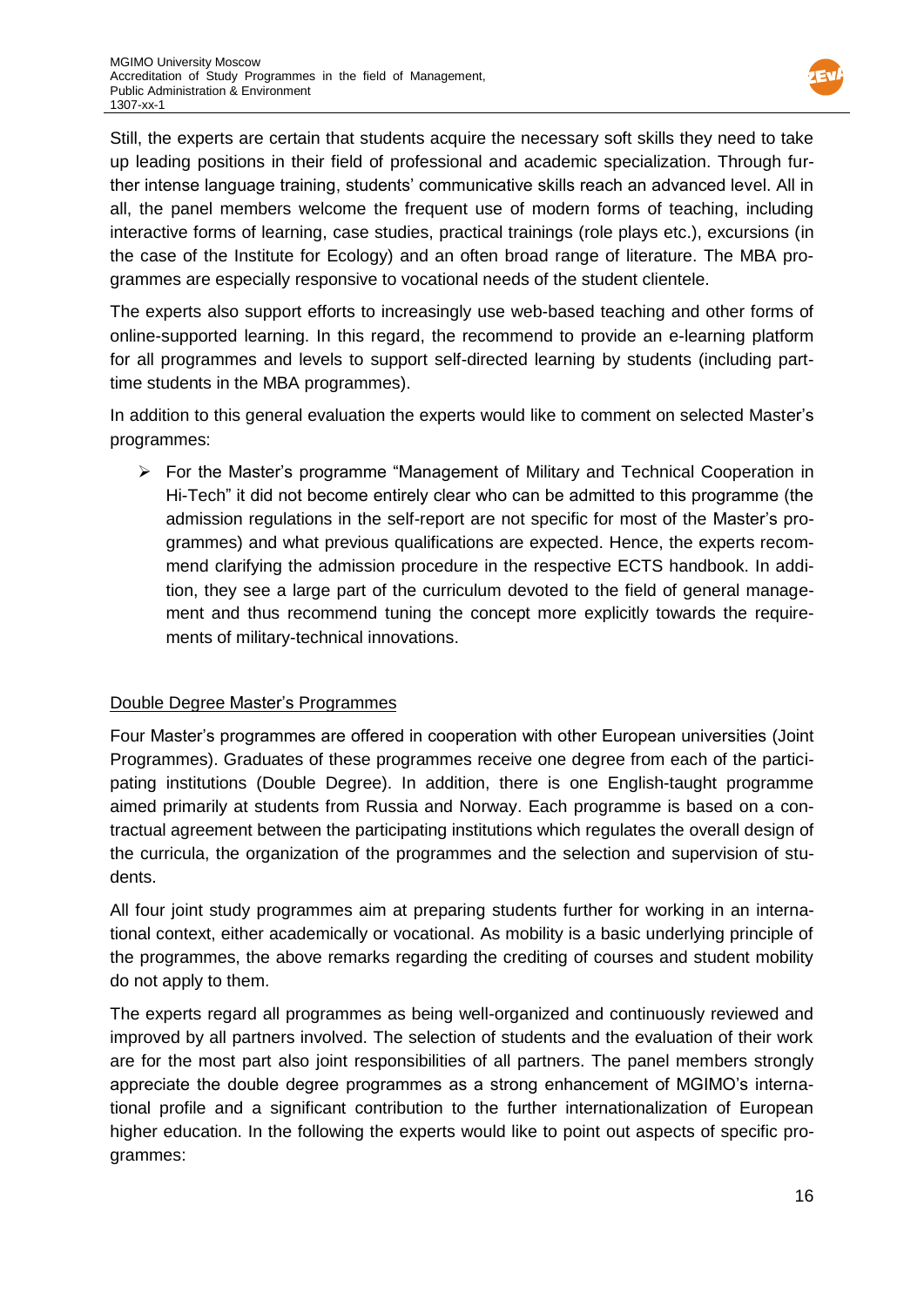

- The Joint Programme "Sustainable Development and Strategic Management in Energy", established in 2012, and organized by MIEP in cooperation with the University of St. Andrews, Scotland, UK, is overall evaluated by the experts as an extraordinary programme. It aims to integrate applied economics and management in the field of energy and energy production and consumption on the one hand with the environmental dimension. The latter both covers aspects of natural and earth sciences as well as social aspects in relation to the concept of sustainable development. While the experts assess both parts of the programme in themselves as excellent, they see a lack of curricular integration: the first year at St. Andrews and the second year at MGIMO appear as almost separate study programmes. Thus, the experts recommend to further integrate both parts by closer curricular cooperation as well as by using more cooperative forms of teaching and learning, e.g. through a common supervision of the Master's thesis by MIEP and the Sustainability Institute at St. Andrews.
- $\triangleright$  The two Joint Programmes with a focus on Management and Business Administration and in cooperation with the ICN School in Nancy plus other partners are evaluated generally positive. Yet, concerning the programme "International Management" the experts would like to recommend a stronger curricular emphasis on the international aspect of management, as most of the courses are focused on general management rather than on aspects of management in international contexts like intercultural awareness or legal, economic or customer-related differences between regions and countries (for the recommendation of renaming the programme "Management of Small and Medium Enterprises" see chapter 1.3.1 above).

# 1.3.4 Students and Study Conditions

### Admission Procedure

To be admitted to MGIMO, applicants must complete their secondary school education (Unified State Exam) with excellent grades. High performance in Russian, Mathematics and foreign languages is held especially important in the selection of students. Furthermore, MGIMO is one of only a few higher education institutions in Russia conducting their own additional entrance examinations – in case of the Bachelor's programmes in Management, Public Administration and Environment, applicants must take a written foreign language exam. Considering the central importance of foreign language training for MGIMO's educational concept, this selection procedure is regarded as adequate by the panel of experts.

As mentioned above, a majority of MGIMO's Bachelor graduates go on studying at Master's level. Also, Bachelor graduates from other Russian universities are enrolled in postgraduate programmes at MGIMO. So far, there seem to be very few non-nationals absolving a complete Bachelor's or Master's programme at MGIMO (apart from those Master's programmes especially designed for foreign students).

Formally, foreigners have the opportunity to apply, but it seems that until now it is quite difficult to get foreign degrees and diplomas recognized. To further MGIMOs own aim of interna-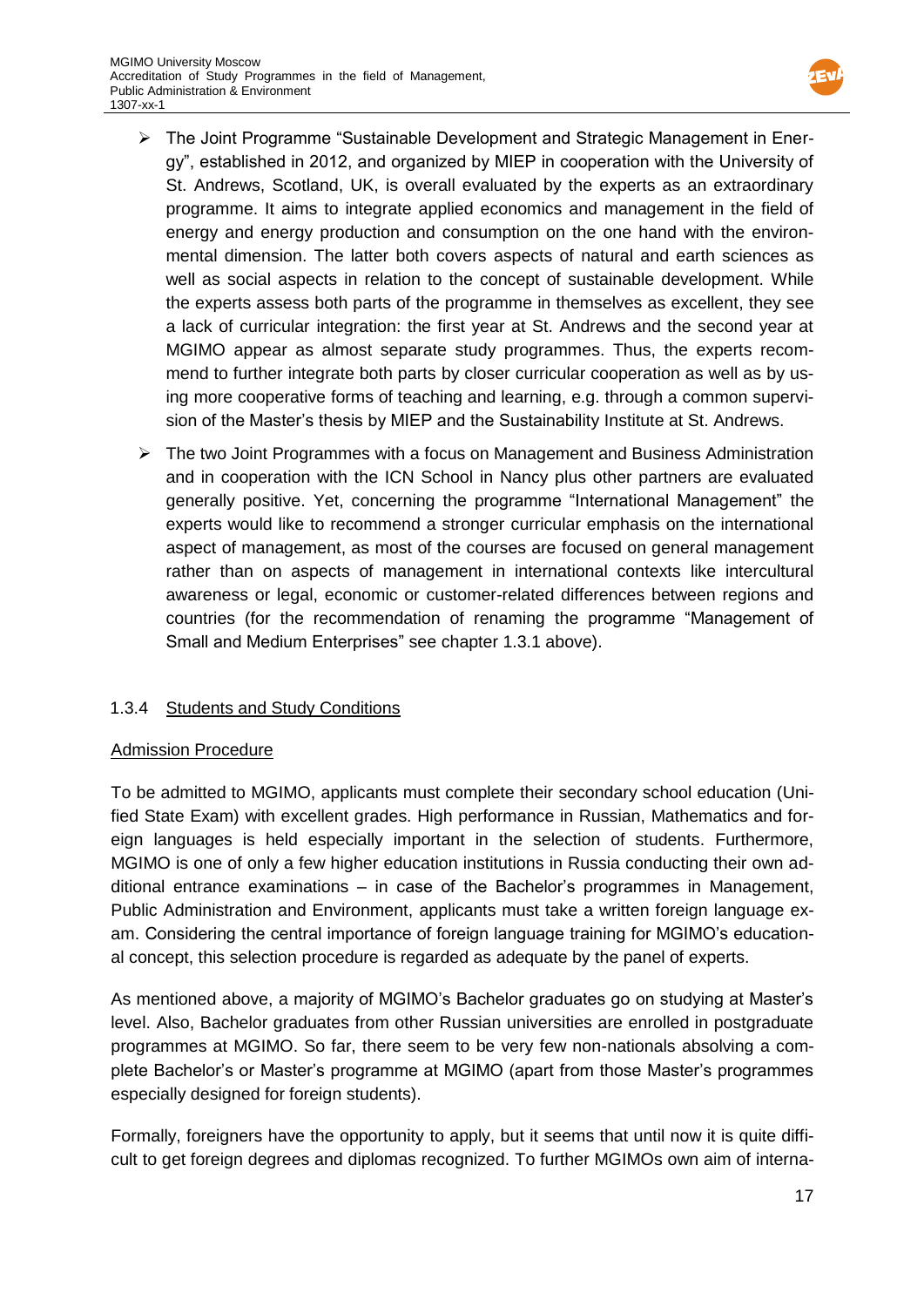

tionalization, the experts recommend that MGIMO should set up regulations and procedures for the admission of foreign students, especially to their (Russian-taught) Master's programmes. It must be made clear, if and how foreign graduates with a 3 year-Bachelor's degree (180 ECTS credits) can enter MGIMO's Master's programmes. Furthermore, the 'nostrification' of foreign degrees, i.e. the legalization prior to continuing higher education, as practised by the Russian government, might hinder the vertical mobility of incoming students. Since Russia has signed and ratified the Lisbon Recognition Convention in 1999/2000, each party shall recognise higher education qualifications conferred in another party unless a substantial difference can be shown. $6$  While the current practice of recognition by the Russian government might be in line with the Convention, the criteria and procedures for the nostrification and, if applicable, for further admission procedures by MGIMO should be made transparent (e.g. online).

Apart from excellent academic performance in a similar or related Bachelor's or "Specialist" programme, admission requirements for the Master's programmes evaluated in this cluster include proficiency in the English language and a solid base of knowledge in the relevant disciplines, which must be demonstrated in two entrance examinations.

Exceptions are the Joint Master's programmes in Management as the selection of incoming students is generally made by the partner institutions (ICN Nancy, Bologna University etc.). For the Double Degree Programmes "International Business in the Oil and Gas Sector" and "Sustainable Development" the selection is made by MIEP at MGIMO and Nordland University/St. Andrews on the basis of commonly agreed rules and a joint committee. The MBA programme in cooperation with Rosneft postulates at least five years of high-ranking experience in the company while the admission to the general MBA offered by the School of Business and International Proficiency requires a minimum of two years of work experience – which is in both cases in line with the European MBA Guidelines.<sup>7</sup>

# General study requirements and workload

MGIMO students spend the largest part of the day in class (teaching hours are usually from 9 am until 4 pm on six days a week); the rest of the time is dedicated to independent selfstudying and extracurricular activities. As stipulated in the Russian Law on Education, the weekly study time cannot exceed a total 54 academic hours, which includes both contact time and self-study time. The maximum number of contact hours per week does not exceed 27, excluding physical training. From the third academic year onwards, one day per week is dedicated to research and thus kept free of taught classes.

As described in Chapter 1.3.3, practical placements might also consume a certain amount of time which must be brought in line with the theoretical part of education, both in organiza-

 $\,6$ <sup>6</sup> Cf. Lisbon Recognition Convention, Section VI; <http://conventions.coe.int/Treaty/en/Treaties/Html/165.htm> (access February 4, 2013).

<sup>7</sup> [http://www.efmd.org/images/stories/efmd/downloadables/EQUAL/equal\\_mba\\_guideline.pdf](http://www.efmd.org/images/stories/efmd/downloadables/EQUAL/equal_mba_guideline.pdf) (accessed March 05, 2013)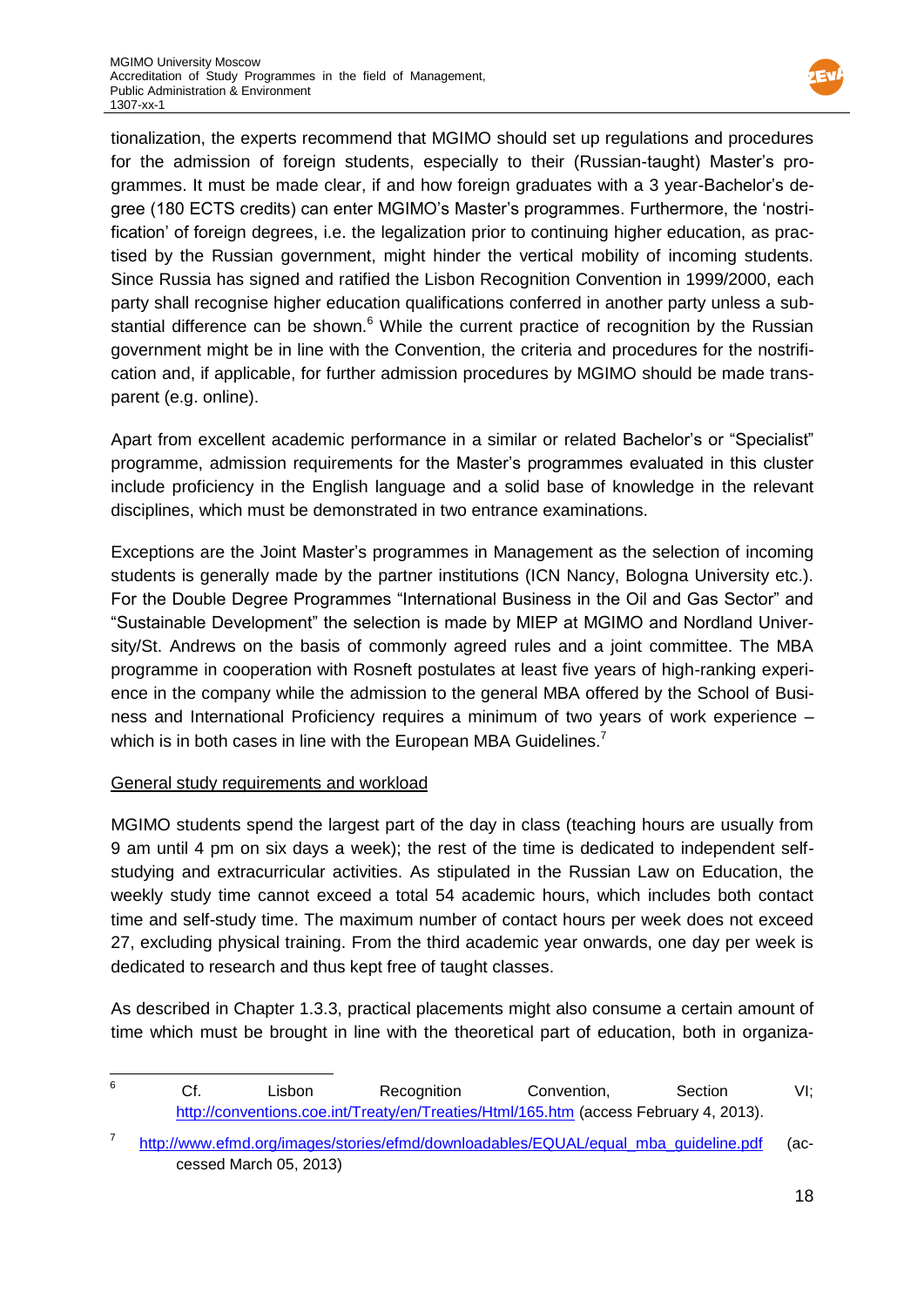

tional terms and in terms of content. Also, the frequent tests and examinations cause a considerable amount of work on the students' side (cf. Chapter 1.3.5).

The students present during the on-site talks described their workload as manageable and comparable to other European and American universities. While the experts basically follow their self-assessment and experienced the students during the talks as highly motivated, open-minded and outspoken, they recommend a closer monitoring of the student workload and – in the long-term perspective – a reduction of it. Thus, the university should check on a regular basis whether there is a discrepancy between the anticipated workload and the time actually taken by the majority of students to reach the expected learning outcomes. This could be achieved, for example, in the context of course evaluations or general surveys on study condition. If necessary, adequate measures should be taken to revise the estimated workload, the teaching and learning methods applied or the desired learning outcomes, as recommended by the ECTS Users' Guide.

### Counselling and advisory services

The members of the expert panel were satisfied with the presented counselling and advisory services at MGIMO. The faculty appears to be accessible, responsive to the students and the excellent ratio between students and teaching faculty clearly supports these efforts.

### General organizational and social aspects

As far as the members of the expert panel can see, students profit from relatively small group sizes, often modern teaching forms and an impressive teacher-student ratio. In addition, MGIMO offers a number of social and extra-curricular activities that students can get involved in. On the MGIMO campus, students also have a variety of sporting grounds and facilities, a well-equipped canteen and several cafeterias at their disposal.

Generally, the students participating in the on-site talks displayed a high level of identification with the institution while at the same time being outspoken and critical. Hence, the further integration of students into institutional decision-making as well as in internal quality assurance would help to improve curricula as well as overall study structures. The experts thus recommend to strengthen the role of students and other stakeholders in these procedures as recommended in the "Standards and Guidelines for Quality Assurance in the EHEA" (ESG).

### 1.3.5 Examination System

Examination regulations and the evaluation criteria for student assessment at MGIMO are based on several internal acts, guidelines and directives, most of which are publicly available on the university's Russian website. As English translations of these documents are not at hand, they were listed in the institutional self-report, but not included in the documentation.

Final course examinations are held twice a year, i.e. at the end of each semester. The number and scope of examinations within that span of time does not exceed a manageable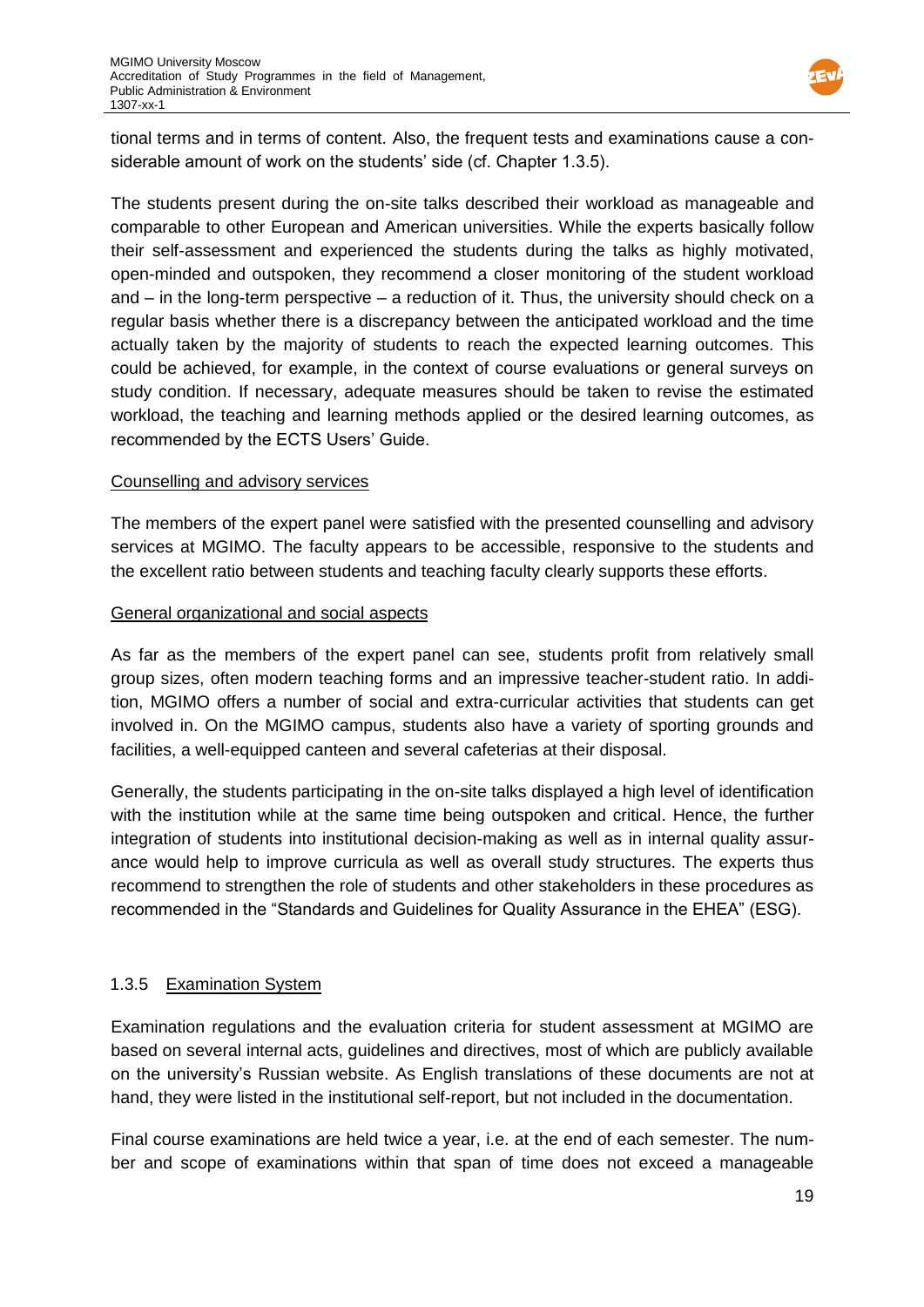

measure (a maximum of five exams per semester). However, in each course there are usually three additional tests or assignments like 'response papers' for readings that serve to monitor students' progress throughout the term. Even though students excelling in these tests may be exempt from the end-of-semester exam, the peers consider the overall workload caused by tests and examinations to be relatively high (up to 30 tests/exams per semester are possible). Thus, the peers recommend a closer monitoring of student workload (cf. Section 1.3.4).

Depending on the subject, there are either written examinations (with a maximum duration of 2 hours) or oral examinations that last about 15 minutes. Oral exams may also be taken in groups of up to five students. As a general rule, there are at least two examiners for each exam, and each paper is corrected by two lecturers to ensure objectivity. The evaluation criteria seem to be made transparent to the students both orally and as part of the course syllabi.

Furthermore, both Bachelor's and Master's students must undergo final 'state examinations' in order to be awarded their degrees. At MGIMO, these usually consist of a final thesis (including oral defence) and two examinations: one foreign language exam and one interdisciplinary exam in the core scientific discipline of the programme. The Bachelor's thesis comprises between 40 and 70 pages, a Master's thesis around 130 pages.

All in all, the experts regard tests and examinations as being well distributed over the academic year and thus remain feasible for students at all times. The applied forms of examination are fit to measure the desired learning outcomes of the courses, including different types of written and oral exams. In the final theses, students can show that they have learned to apply methods of scientific research and to apply their knowledge to a concrete topic or problem.

Based on the on-site talks and the self-report the experts have thus come to the conclusion that the procedures for the assessment of students applied at MGIMO comply with the Standards and Guidelines for Quality Assurance in the European Higher Education Area. However, as the relevant institutional regulations and legal acts could not be provided in English, some details have remained unclear. Hence, the experts recommend making the information regarding student assessment and examination available in English. The experts are fully aware that translated versions and/or summaries of such official documents cannot be legally binding, but would still like to make this recommendation for the sake of transparency and student-friendliness, especially with a view to the needs of foreign students (cf. Chapter 1.3.8).

# 1.3.6 Cooperative Relationships

MGIMO has forged cooperative relationships regarding its study programmes in the cluster Management, Public Administration and Environment with, on the one hand, institutions of state government or (partly) state-owned corporations, especially the Ministry of Foreign Af-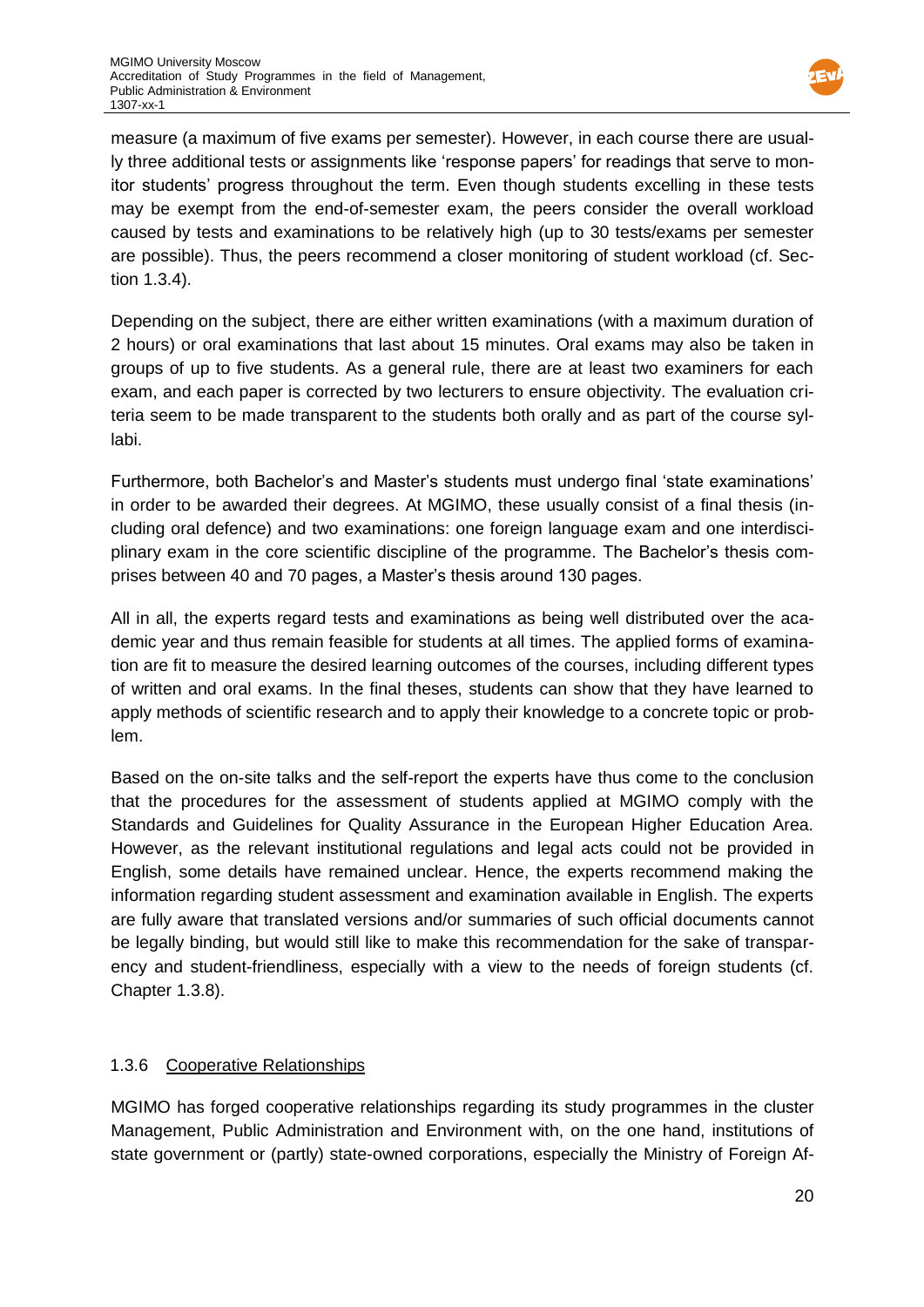

fairs, but also the State Duma ("International R&D Management"), Rosneft ("International Business in the Oil and Gas Sector") or Rostec ("Management in Military and Technical Cooperation"), and, on the other hand, with a several foreign higher education institutions. These co-operations are used for internship placements and practical training for students, but also for offering practice-related courses, workshops and guest lectures. The Double Degree programmes also developed from such intense cooperative efforts.

The panel members welcome the efforts of MGIMO and its respective Schools and Departments to establish strong relationships with national institutions and internationally renowned universities. They recommend using them further for increasing student and – not less important – faculty mobility in both directions (cf. Chapters 1.3.7).

# 1.3.7 Resources and Infrastructure

# Teaching staff

In total, MGIMO has a faculty of about 1.200, including 160 full professors, 430 associate professors as well as assistant professors and other supporting lecturers of various qualifications. Students are usually taught by lecturers from several MGIMO schools and departments.

After the site-visit, the panel members came to the conclusion that the faculty members exhibit a high level of knowledge, professional experience, empathy for students' concerns and commitment that are necessary for effective and successful teaching. The experts especially welcome the efforts of faculty members to increasingly use a broad and didactically modern range of forms of teaching and examination – which was also honoured by the students.

Teaching staff is generally given the opportunities to develop and extend their teaching capacity by participating in professional training programmes. Also, students can provide feedback on the quality of teaching in the context of regular surveys (cf. Chapter 1.3.9). Yet, the experts recommend, firstly, reducing the often high teaching load for faculty members, especially in the language departments. Secondly, to further improve the amount and quality of research activities – which, in turn, strengthens the quality especially of the Master's programme – they recommend introducing recurrent sabbaticals.

### Infrastructure and Equipment

MGIMO provides its students with an excellent and modern infrastructure and learning resources far above the Russian standard. There are five different buildings on the premises which primarily serve academic purposes and comprise more than 200 lecture rooms, computing facilities, multimedia labs and language laboratories as well as a high-standard research library which also provides access to online literature databases like EBSCO host, LEXIS-NEXIS and Wolters Kluwer.

Yet, as indicated above, the Bachelor's and Master's programmes related to aspects of envi-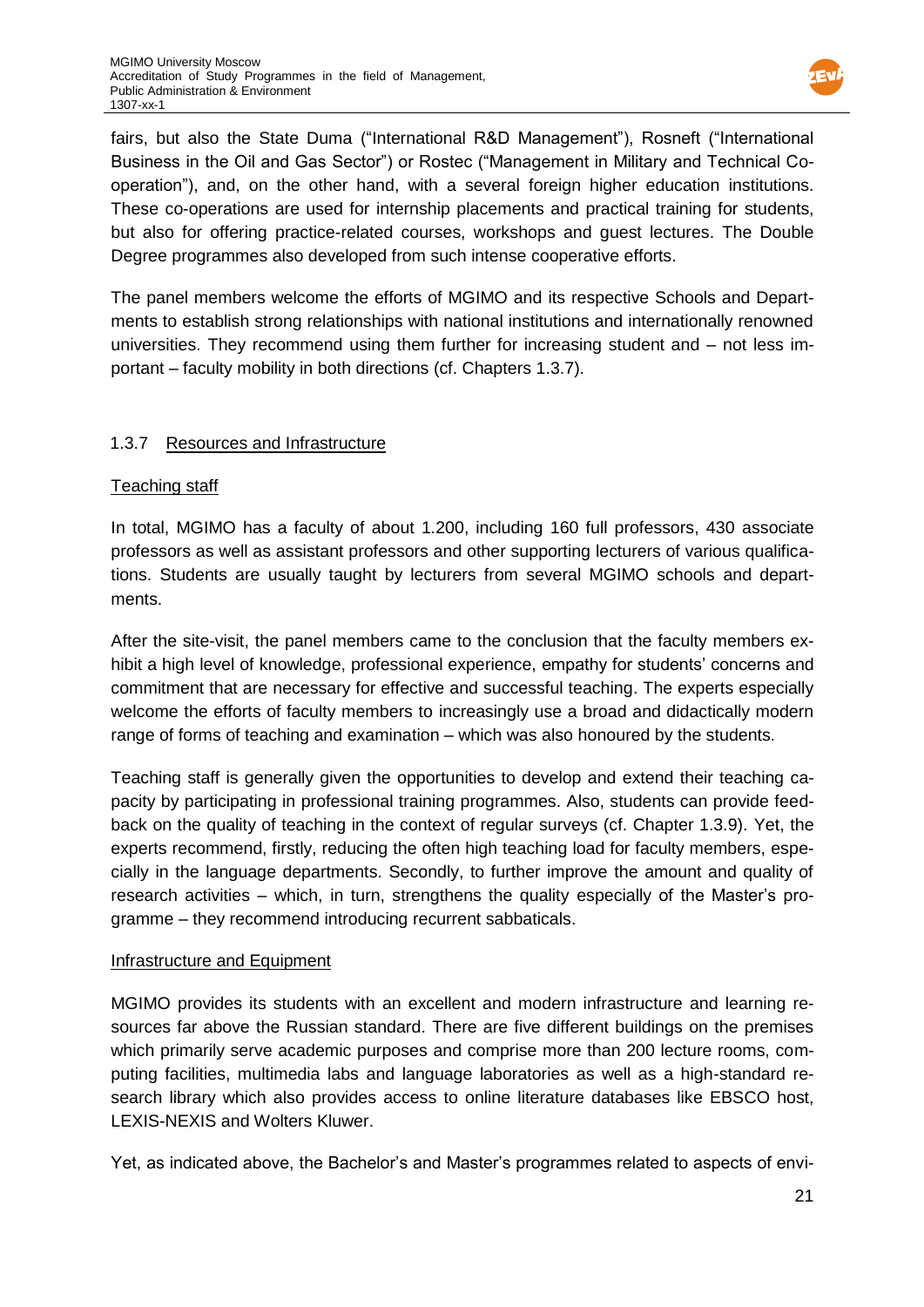

ronmental science are lacking adequate infrastructure for practical exercises at the moment. Students should have access to laboratories, GIS-labs etc. MGIMO should establish cooperation for the short-term and aim at setting up its own facilities to sustain the development of this new and promising track of programmes.

In addition to providing an e-learning platform, the experts also recommend to set up an intranet to ease the storage and exchange of learning materials, syllabi etc.

Beyond the academic realm, the university also caters for other needs of students and staff: apart from the sports facilities already mentioned above, there are several dormitories on the premises, another one with an intake capacity of up to 1.800 students is currently in the process of construction. Furthermore, MGIMO has its own medical centre, pharmacy and shops.

# 1.3.8 Transparency and Public Information

According to the ESG, higher education institutions "have a responsibility to provide information about the programmes they are offering, the intended learning outcomes of these, the qualifications they award, the teaching, learning and assessment procedures used, and the learning opportunities available to their students". As has already been outlined above, the most important regulations regarding student assessment, internships, final theses etc. seem to be published on the Russian website of MGIMO, but are not yet available in English. The English version of the website provides information on the institution as a whole, but only few facts regarding the (Russian-taught) study programmes.

The programme and course descriptions in English that were submitted as part of the documentation do not yet include all information that the ECTS Users' Guide recommends for the description of study programmes and course units (MGIMO should, according to its own curricular structure, label them "courses" instead of "modules"). Based on these observations, the members of the expert panel would like to recommend the following measures for improvement:

First of all, the English version of the MGIMO website should be extended to include more detailed information regarding the study programmes, the central regulations and evaluation criteria for student assessment and the institutional quality assurance policy.

Secondly, a course catalogue in English should be generated for each study programme within the cluster. The design and content of the course catalogues should follow the recommendations of the ECTS Users' Guide as closely as possible: each document should comprise a general introductory part providing general information on the institution and especially on the programme (including provisions for mobility, recognition, internships etc.), as well as course descriptions including at least a brief outline of the contents and the desired learning outcomes of each course. The handbooks including course catalogues should be made available on the MGIMO website.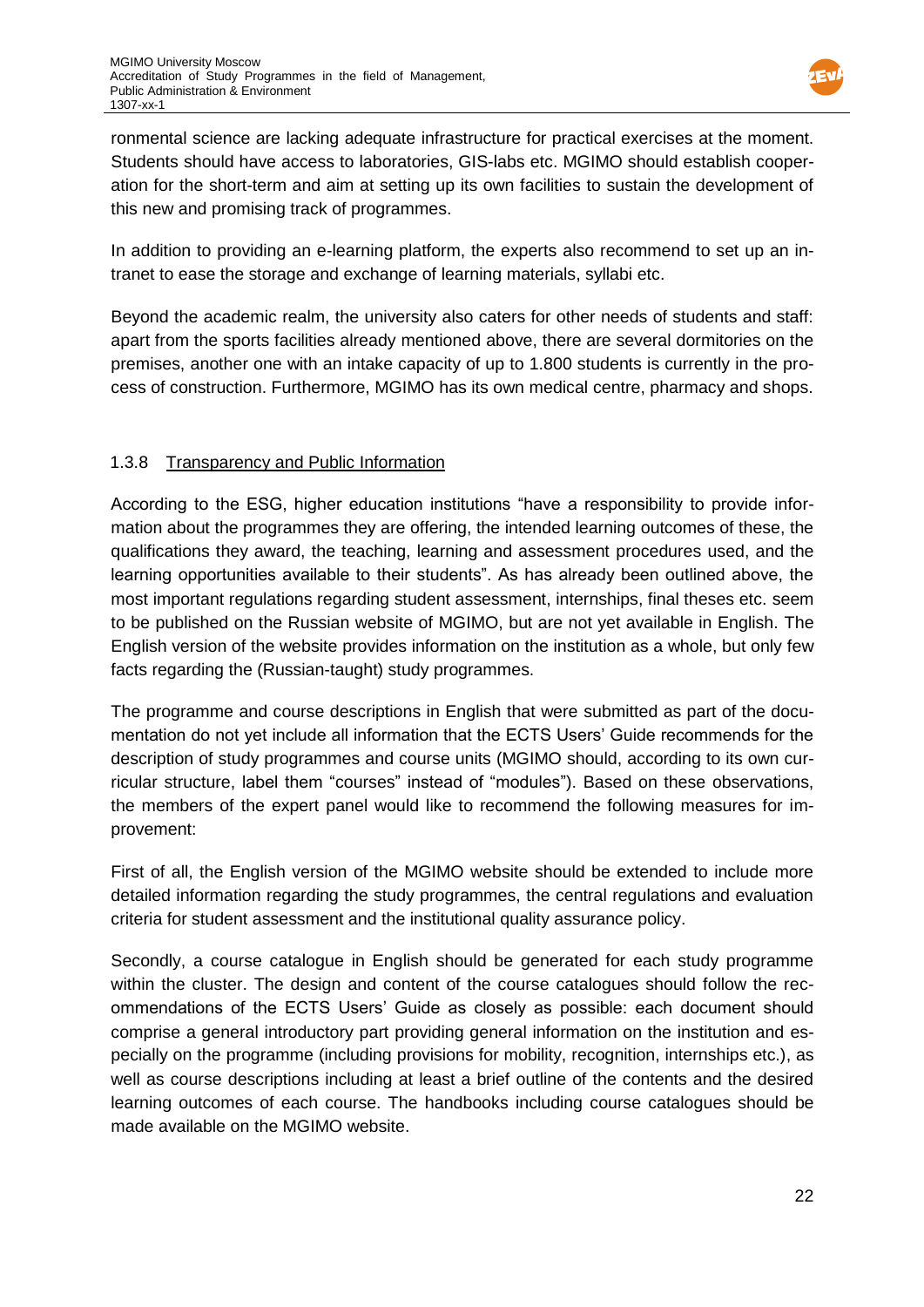

### 1.3.9 Quality Assurance and Development

For the last few years, MGIMO has been developing an internal quality management system which is applied throughout the institution. The implementation and further development of this system are the responsibility of the Department for Quality Assurance and Academic Development which was established in the year 2007. An official quality assurance policy does exist, but is not yet available in English. The experts recommend generating and publishing a translated version of this document.

Apart from assuring compliance with the educational standards issued by the Ministry of Education and Science, quality assurance at MGIMO aims at further improving study programmes and educational processes on the basis of collected data. To this end, a new information system based on performance indicators has recently been introduced. The university gathers the necessary management information by continuously monitoring the students' academic progress and achievements and through regular surveys among students and alumni. At the end of each term, students get a chance to provide feedback on the quality of courses and teaching. Based on the survey results, analytical reports are generated which are passed on to the rectorate and the heads of the schools and institutes as a decision base for further action.

The members of the panel thus conclude that the internal quality assurance mechanisms of MGIMO are in place and in accordance with the recommendations of the ESG. Nevertheless, they would like to make a few suggestions for further improvement:

Lecturers should be encouraged to discuss the results of course evaluations with their students, as some teachers appear to do it already. In case this is not possible for organizational reasons, it should at least be made sure that students receive feedback on the results of the surveys. Generally, students should get a chance to participate actively in all phases of the quality assurance cycle: for example, student representatives should be entitled to suggest measures for improvement, contribute to working groups etc.

### **1.4 Summary**

The members of the expert panel were impressed by the modern infrastructure and the strong commitment of faculty, students and staff and the efficient organizational structures they found at MGIMO. The peers have no doubt that the students of the programmes evaluated in this report get well prepared for the challenges of the international economy, of public administration and environmental management. They especially support the MGIMO in installing an environmental programme as including sustainability in economy and management is certainly forward looking in this sector. We encourage MGIMO in the near future to search for cooperation possibilities in order to allow also a hands-on and field training of the students and in the long run to establish the necessary laboratory facilities at MGIMO. We suggest that the high share of economy and management courses is somehow also reflected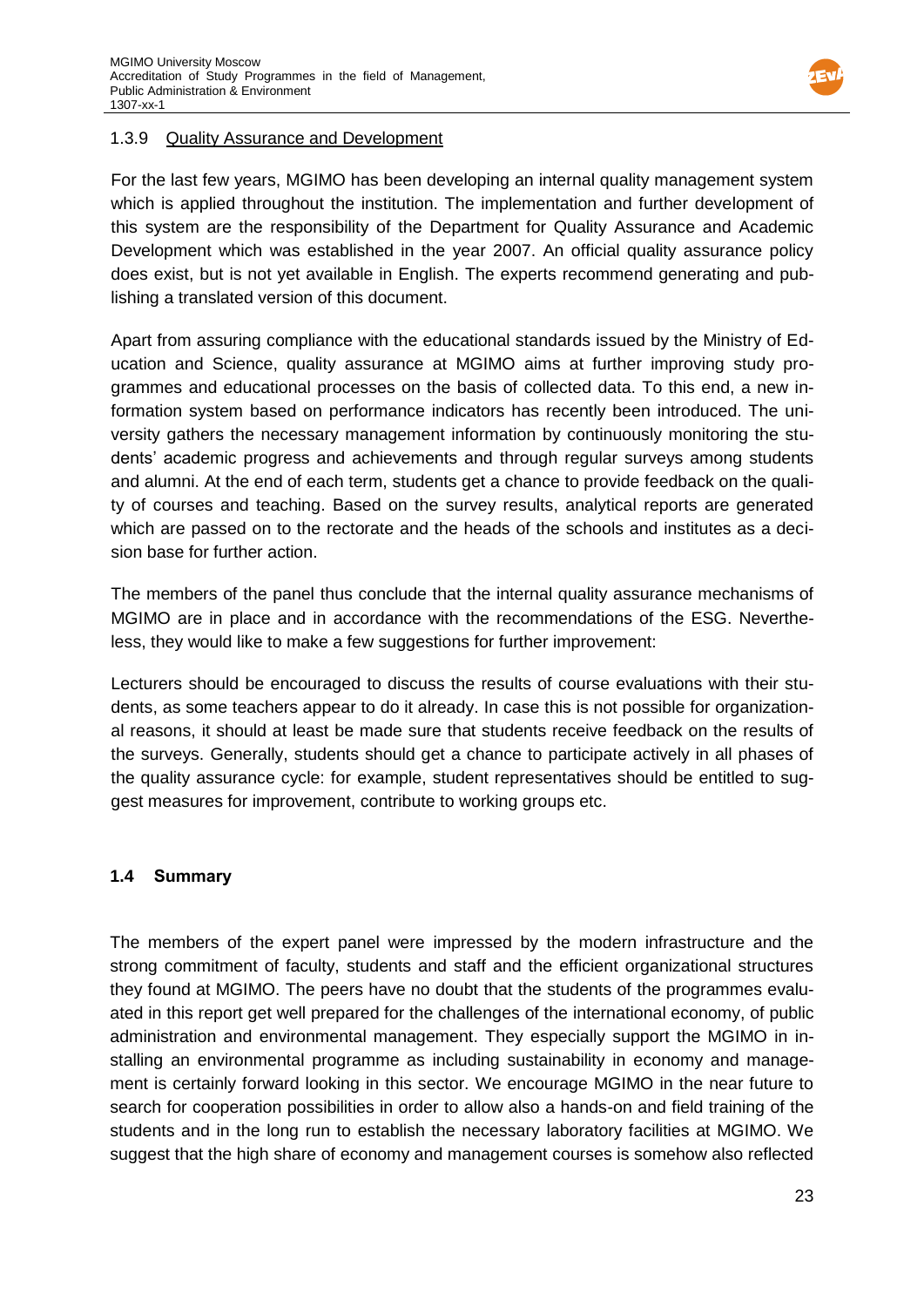

in the name of the study programme.

Overall, the panel members strongly appreciate MGIMO's international orientation in teaching and learning as well as the alignment of the university's study programmes and management practices with European-wide standards.

# **Final vote of the expert panel**

### **1. General Recommendations**

### Qualification Objectives and Programmes' Structures

- $\triangleright$  The Master's thesis should be more distinctly focused on theory-based research and innovative research questions.
- $\triangleright$  The qualification profiles and curricular structures of the Bachelor's programmes in the area of Management and Commerce should become more distinct.

### Infrastructure and Study Conditions

- $\triangleright$  The experts strongly recommend a closer monitoring of workload estimates at course and programme level.
- $\triangleright$  MGIMO should provide an e-learning platform for all programmes and levels to support self-directed learning by students. In addition, an intranet should be set up to ease the exchange, storage etc. of learning materials.
- $\triangleright$  MGIMO should further improve its support for incoming students by providing more information (regulations, documents, handbooks etc.) and advisory service in English. MGIMO might also introduce forms of student tutoring for non-Russian students, e.g. 'buddy programmes'.
- $\triangleright$  The experts recommend improving hands-on training facilities in computer and natural sciences.
- $\triangleright$  A reduction of the high teaching loads for faculty members, especially in the language departments, is recommended. To further improve the research activities frequent sabbaticals and international exchanges should be offered to the teaching faculty.

### Practical Phases and Internships

 $\triangleright$  Information, regulations and quality assurance of obligatory or facultative internships as well as integrated practical phases in the programmes should be included in the programme handbooks. The experts recommend including obligatory, credited internships on the Bachelor's and Master's level.

### Mobility, Credit Transfer and Recognition

 $\triangleright$  The experts strongly recommend developing a binding and transparent institutional policy on the recognition of credits, periods of study and degrees. The criteria and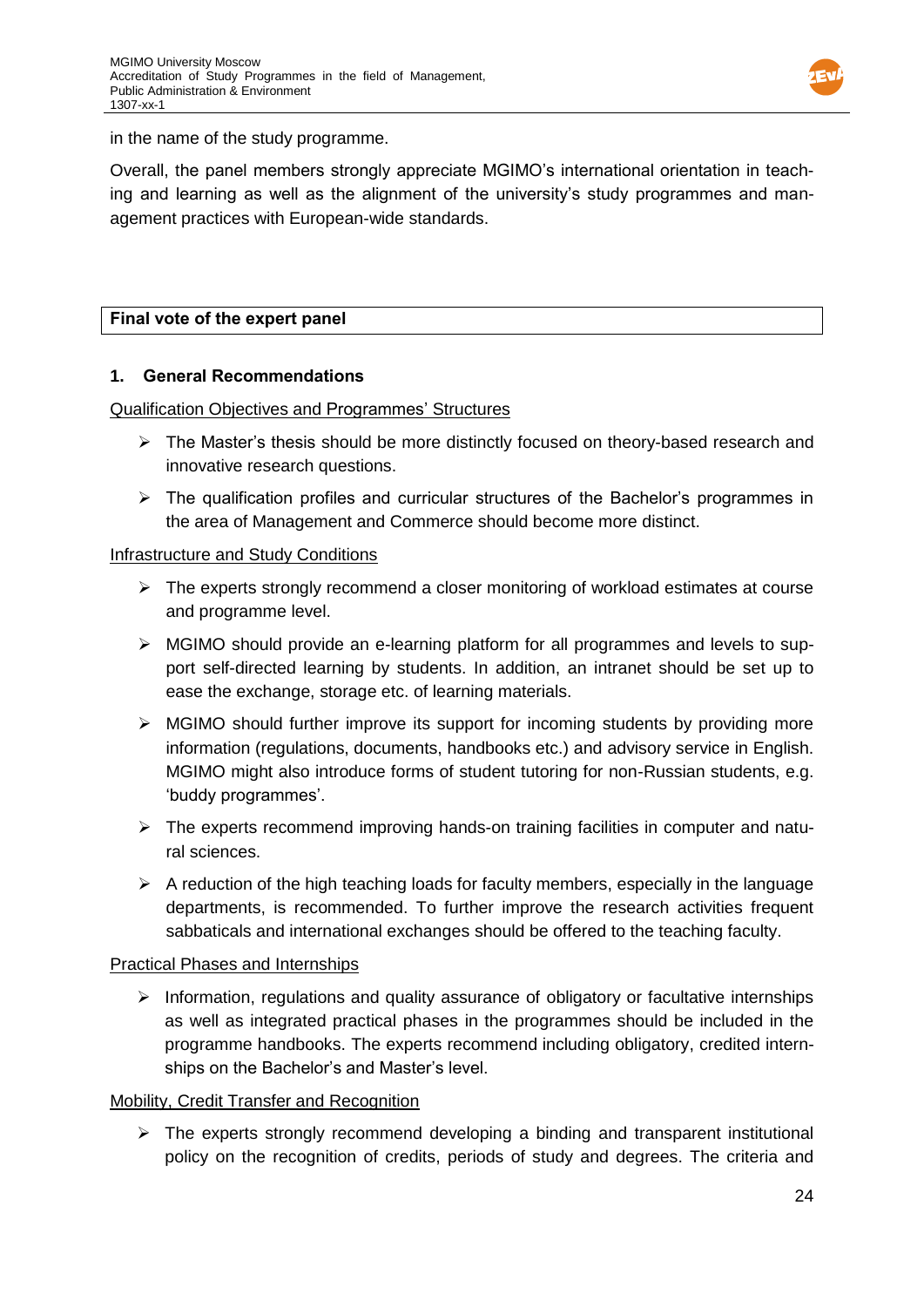

procedures for the recognition (including nostrification of degrees) should be published online and in English. In addition, the support for incoming students should be improved by providing more information (regulations, documents, handbooks etc.) and advisory service in English.

### Transparency and Public Information

- $\triangleright$  The English version of the MGIMO website should be extended to include more detailed information regarding the study programmes, the central regulations and evaluation criteria for student assessment, the institutional quality assurance policy and information on student exchange and mobility.
- $\triangleright$  A description and course catalogue in English should be generated for each study programme within this cluster. The design and content of the course catalogues should follow the recommendations of the ECTS Users' Guide as closely as possible. Each course catalogue should also include detailed information on crediting of different curricular aspects/components, a descriptions of compulsory practical placements/internships and the examination system. All course catalogues should be published on the MGIMO website.

### Quality Assurance

 $\triangleright$  Course evaluations should become more differentiated and students should receive feedback on the results of course evaluations. In addition, students (and other stakeholders) should be given the chance to increasingly participate actively in all phases of the quality assurance cycle and related institutional procedures.

# **2. Specific Recommendations**

### "Environmental Science" (Bachelor's Programme)

- MGMIO should ensure that the necessary facilities for teaching the natural sciences' segments of the programme are adequately provided. In the short term MGIMO should establish cooperation with other higher education institutions to provide adequate laboratories, fieldwork opportunities etc. In the long term such infrastructure should be located at MGIMO itself.
- $\triangleright$  The name of the programme should be reconsidered as it currently does not entirely reflect the significant curricular segments on economics and commerce. Alternative names might be Environmental Economics or Environmental Management.<sup>8</sup>

### "Management of Military and Technical Cooperation in Hi-Tech" (Master's Programme)

- $\triangleright$  The admission procedure and the expected entry qualifications for this programme should be made transparent (ECTS handbook).
- $\triangleright$  The curricular content should be more focused on the requirements of militarytechnical innovations.

  $^8$  Name has been changed after the report into "International Environmental Policy and Management".